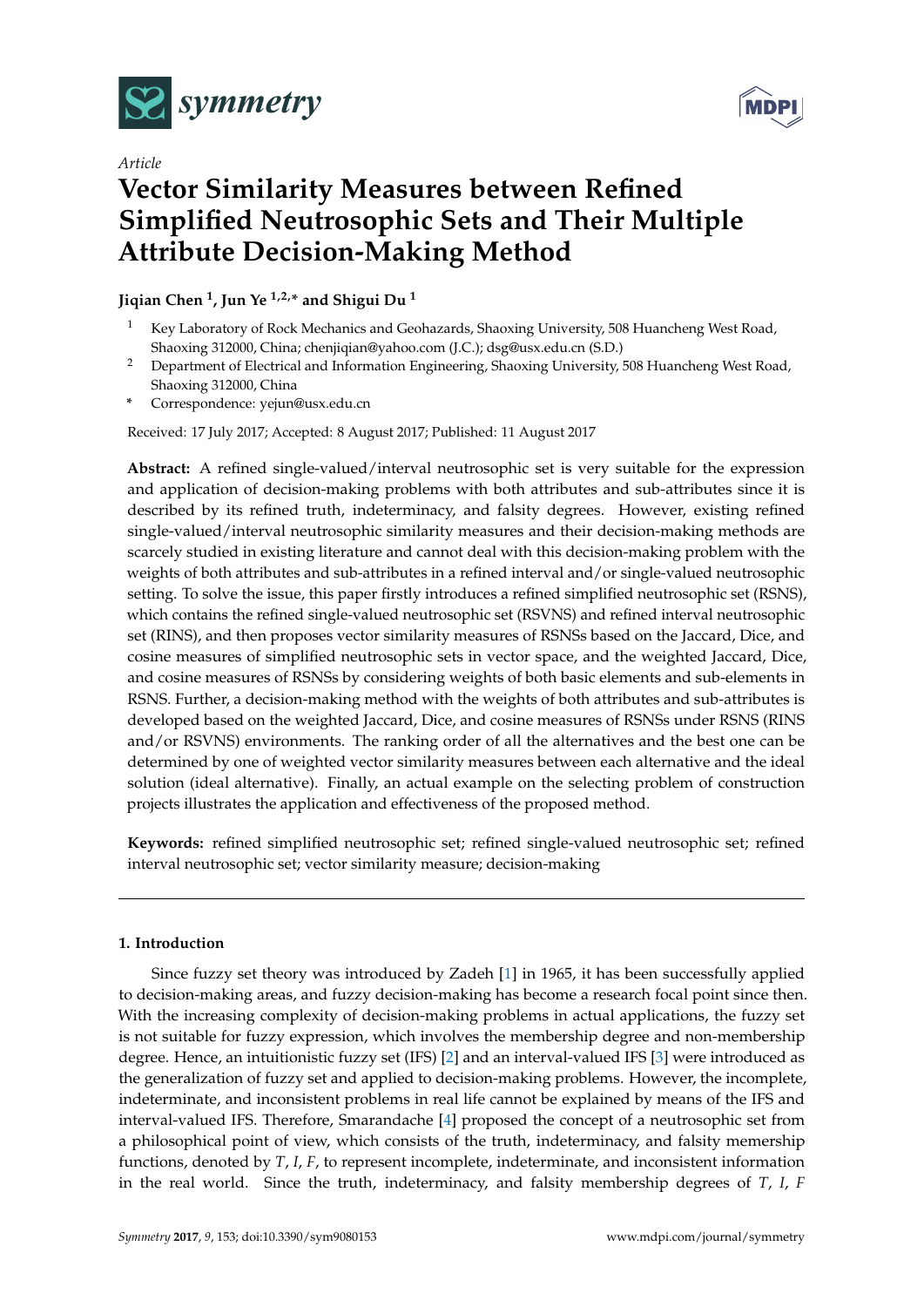in the neutrosophic set lie in the real standard/nonstandard interval ]−0, 1<sup>+</sup> [, Smarandache [\[4\]](#page-11-3), Wang et al. [\[5](#page-11-4)[,6\]](#page-11-5), and Ye [\[7,](#page-11-6)[8\]](#page-11-7) constrained the three membership degrees in the neutrosophic set to the single-valued membership degrees and the interval membership degrees. These become a single-valued neutrosophic set (SVNS), an interval neutrosophic set (INS), and a simplified neutrosophic set (SNS) (including SVNS and INS), respectively. Obviously, they are subclasses of the neutrosophic set for convenient applications in science and engineering fields, such as decision-making [\[7–](#page-11-6)[13\]](#page-11-8) and fault diagnosis [\[14\]](#page-11-9). However, because there are both arguments and sub-arguments/refined arguments in the truth, indeterminacy, and falsity membership degrees of *T*, *I*, *F* in the neutrosophic set to express complex problems of the real world in detail, one needs to refine truth, indeterminacy, and falsity information. Hence, Smarandache [\[15\]](#page-12-0) further extended the neutrosophic logic to n-valued refined neutrosophic logic, where he refined/split the truth, indeterminacy, and falsity functions T, I, F into  $T_1$ ,  $T_2$ , …,  $T_r$ ,  $I_1$ ,  $I_2$ , …,  $I_s$ , and  $F_1$ ,  $F_2$ , …,  $F_t$ , respectively, and constructed them as a *n*-valued refined neutrosophic set. Moreover, some researchers extended the neutrosophic set to multi-valued neutrosophic set/neutrosophic multiset/neutrosophic refined sets and applied them to medical diagnoses [\[16–](#page-12-1)[18\]](#page-12-2) and decision-making [\[19](#page-12-3)[–21\]](#page-12-4). In fact, the multi-valued neutrosophic sets/neutrosophic refined sets are neutrosophic multisets in their expressed forms [\[22](#page-12-5)[,23\]](#page-12-6). Hence, these multi-valued neutrosophic sets/neutrosophic refined sets, that is, neutrosophic multisets, and their decision-making methods cannot express and deal with decision-making problems with both attributes and sub-attributes. To solve the issue, Ye and Smarandache [\[22\]](#page-12-5) proposed a refined single-valued neutrosophic set (RSVNS), where the neutrosophic set {*T*, *I*, *F*} was refined into the RSVNS { $(T_1, T_2, ..., T_r)$ ,  $(I_1, I_2, ..., I_r)$ ,  $(F_1, F_2, ..., F_r)$ }, and proposed the similarity measures based on union and intersection operations of RSVNSs to solve decision-making problems with both attributes and sub-attributes. Then, Fan and Ye [\[23\]](#page-12-6) further presented the cosine measures of RSVNSs and refined interval neutrosophic sets (RINSs) based the distance and cosine function and applied them to the decision-making problems with both attributes and sub-attributes under refined single-value/interval neutrosophic environments. However, these cosine measures cannot handle such a decision-making problem with the weights of both attributes and sub-attributes.

In fact, RINSs and/or RSVNSs are scarcely studied and applied in science and engineering fields. Therefore, it is necessary to develop new similarity measures and their decision-making method in refined interval and/or single-value neutrosophic environments. However, in existing literature [\[22](#page-12-5)[,23\]](#page-12-6), the similarity measures of RSVNSs and RINSs and their decision-making methods only took into account the basic element (single-valued/interval neutrosophic number in RSVNS/RINS)/attribute weights rather than sub-element/sub-attribute weights (weights of refined elements/refined attributes) in the measures of RSVNSs and RINSs and their decision-making methods. To overcome these drawbacks, this paper firstly introduces a refined simplified neutrosophic set (RSNS), which includes the concepts of RSVNS and RINS, and proposes the vector similarity measures of RSNSs based on the Jaccard, Dice, and cosine measures between SNSs in vector space [\[8\]](#page-11-7). Further, a decision-making method is established based on the Jaccard/Dice/cosine measures between RSNSs to solve multiple attribute decision-making problems with both attribute weights and sub-attribute weights under refined simplified (interval and/or single-value) neutrosophic environments. The main advantages of the proposed approach are that it can solve decision-making problems with the weights of both attributes and sub-attributes and extend existing similarity measures and decision-making methods in [\[22](#page-12-5)[,23\]](#page-12-6), because the existing similarity measures and decision-making methods cannot deal with such a decision-making problem with the weights of both attributes and sub-attributes under RSNS (RINS and/or RSVNS) environments.

The rest of the paper is structured as follows. Section [2](#page-2-0) reviews basic concepts of SNSs and vector similarity measures of SNSs. In Section [3,](#page-3-0) we introduces a RSNS concept, including RSVNS and RINS. Section [4](#page-4-0) proposes the Jaccard, Dice, and cosine similarity measures (three vector similarity measures) between RSNSs by considering weights of elements and sub-elements/refined elements in RSNSs. Section [5](#page-6-0) develops a multiple attribute decision-making method with both attribute weights and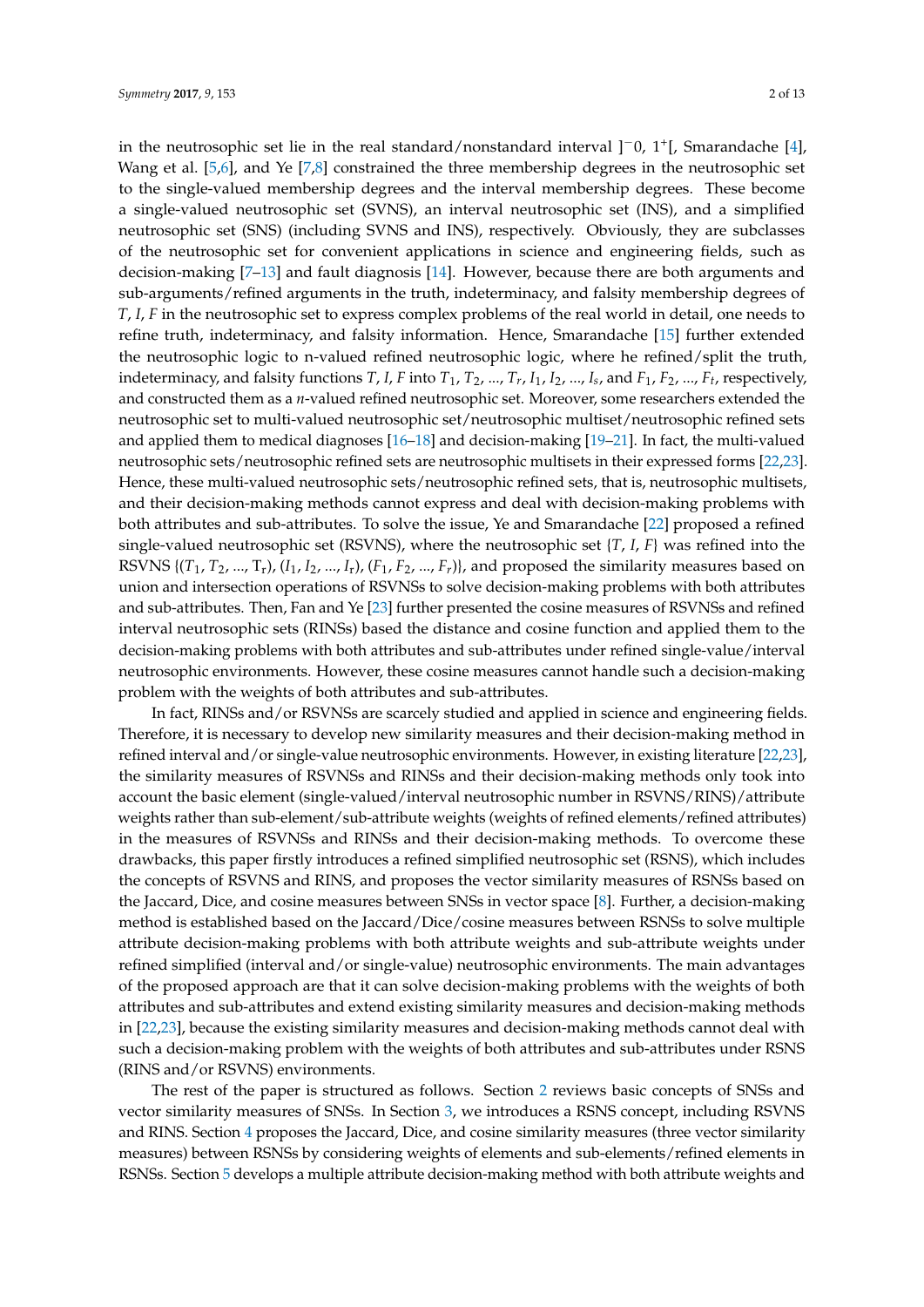sub-attribute weights based on one of three vector similarity measures under refined simplified (interval and/or single-value) neutrosophic environments. In Section [6,](#page-7-0) an actual example on the selection problem of construction projects is provided as the multiple attribute decision-making problem with both attribute weights and sub-attribute weights to illustrate the application and effectiveness of the proposed method. Finally, conclusions and future research are contained in Section [7.](#page-10-0)

#### <span id="page-2-0"></span>**2. Basic Concepts of SNSs and Vector Similarity Measures of SNSs**

In 1995, Smarandache [\[4\]](#page-11-3) proposed a concept of neutrosophic sets from a philosophical point of view, which is a part of neutrosophy and extends the concepts of fuzzy sets, interval valued fuzzy sets, IFSs, and interval valued IFSs. A neutrosophic set is characterized independently by the truth, indeterminacy and falsity membership functions, which lie in a real standard interval [0, 1] or a nonstandard interval ]<sup>-</sup>0, 1<sup>+</sup>[. For convenient science and engineering applications, we need to constrain them in the real standard interval [0, 1] from a science and engineering point of view. Thus, Ye [\[7](#page-11-6)[,8\]](#page-11-7) introduced the concept of SNS as a simplified form/subclass of the neutrosophic set.

A SNS *A* in a universe of discourse *X* is characterized by its truth, indeterminacy, and falsity membership functions  $T_A(x)$ ,  $I_A(x)$ , and  $F_A(x)$ , which is denoted as  $A = \{ \langle x, T_A(x), I_A(x), F_A(x) \rangle | x \in X \}$ , where  $T_A(x)$ ,  $I_A(x)$  and  $F_A(x)$  are singleton subintervals/subsets in the real standard [0, 1], such that  $T_A(x)$ :  $X \to [0, 1], I_S(x): X \to [0, 1],$  and  $F_S(x): X \to [0, 1].$  Then, the SNS A contains SVNS for  $T_A(x), I_A(x), F_A(x)$ ∈ [0, 1] and INS for *TA*(*x*), *IA*(*x*), *FA*(*x*) ⊆ [0, 1].

For convenient expression, a basic element  $\langle x, T_A(x), I_A(x), F_A(x) \rangle$  in *A* is simply denoted as a simplified neutrosophic number (SNN)  $a = \langle T_a, I_a, F_a \rangle$ , where *a* contains a single-value neutrosophic number (SVNN) for  $T_a$ ,  $I_a$ ,  $F_a \in [0, 1]$  and an interval neutrosophic number (INN) for  $T_a$ ,  $I_a$ ,  $F_a \subseteq [0, 1]$ .

Assume that two SNSs are  $A = \{a_1, a_2, \dots, a_n\}$  and  $B = \{b_1, b_2, \dots, b_n\}$ , where  $a_j = \langle T_{aj}, I_{aj}, F_{aj} \rangle$  and  $b_j = \langle T_{bj}, I_{bj}, F_{bj} \rangle$  for  $j = 1, 2, \dots, n$  are two collections of SNNs. Based on the Jaccard, Dice, and cosine measures between two vectors, Ye [\[8\]](#page-11-7) presented the their similarity measures between SNSs (SVNSs and INSs) *A* and *B* in vector space, respectively, as follows:

(1) Three vector similarity measures between *A* and *B* for SVNSs:

$$
M_J(A,B) = \frac{1}{n} \sum_{j=1}^n \frac{T_{aj} T_{bj} + I_{aj} I_{bj} + F_{aj} F_{bj}}{\left[ \left( T_{aj}^2 + I_{aj}^2 + F_{aj}^2 \right) + \left( T_{bj}^2 + I_{bj}^2 + F_{bj}^2 \right) - \left( T_{aj} T_{bj} + I_{aj} I_{bj} + F_{aj} F_{bj} \right) \right]}
$$
(1)

$$
M_D(A, B) = \frac{1}{n} \sum_{j=1}^n \frac{2(T_{aj}T_{bj} + I_{aj}I_{bj} + F_{aj}F_{aj})}{(T_{aj}^2 + I_{aj}^2 + F_{aj}^2) + (T_{bj}^2 + I_{bj}^2 + F_{bj}^2)}
$$
(2)

$$
M_C(A,B) = \frac{1}{n} \sum_{j=1}^n \frac{T_{aj} T_{bj} + I_{aj} I_{bj} + F_{aj} F_{bj}}{\sqrt{T_{aj}^2 + I_{aj}^2 + F_{aj}^2} \sqrt{T_{bj}^2 + I_{bj}^2 + F_{bj}^2}}
$$
(3)

## (2) Three vector similarity measures between *A* and *B* for INSs:

$$
M_{J}(A, B) = \frac{1}{n} \sum_{j=1}^{n} \frac{\left( \inf T_{aj} \inf T_{bj} + \sup T_{aj} \sup T_{bj} + \inf I_{aj} \inf I_{bj} + \sup I_{aj} \sup I_{bj} + \inf F_{aj} \inf F_{bj} + \sup F_{aj} \sup F_{bj} \right)}{\left( \frac{\left( \inf T_{aj} \right)^{2} + \left( \inf I_{aj} \right)^{2} + \left( \inf I_{bj} \right)^{2} + \left( \sup T_{aj} \right)^{2} + \left( \sup T_{aj} \right)^{2} + \left( \sup I_{aj} \right)^{2} + \left( \sup F_{aj} \right)^{2}}{\left( \inf T_{aj} \inf T_{bj} + \inf I_{aj} \inf I_{bj} + \inf F_{aj} \inf F_{bj} \right)^{2} + \left( \sup T_{bj} \right)^{2} + \left( \sup I_{bj} \right)^{2} + \left( \sup F_{bj} \right)^{2}} \right)}
$$
\n
$$
- \left( \inf T_{aj} \inf T_{bj} + \inf I_{aj} \sup I_{aj} \sup T_{bj} + \sup I_{aj} \sup I_{aj} \sup I_{bj} + \sup F_{aj} \sup F_{bj} \sup F_{bj} \right)
$$
\n
$$
1 \frac{n}{n} \sum_{j=1}^{n} \left( \inf T_{aj} \inf T_{bj} + \inf I_{aj} \inf I_{bj} + \inf F_{aj} \inf F_{bj} + \sup T_{aj} \sup T_{bj} \sup T_{bj} + \sup I_{aj} \sup I_{bj} \sup F_{bj} \right)
$$
\n
$$
+ \sum_{j=1}^{n} \left( \inf T_{aj} \inf T_{bj} + \inf I_{aj} \sup I_{bj} + \inf F_{aj} \sup T_{aj} \sup T_{bj} + \sup T_{aj} \sup T_{aj} \sup T_{bj} + \sup F_{aj} \sup T_{aj} \sup F_{bj} \right)
$$

$$
M_D(A, B) = \frac{1}{n} \sum_{j=1}^{n} \frac{2 \left( \inf T_{aj} \inf T_{bj} + \inf I_{aj} \inf I_{bj} + \inf T_{aj} \inf F_{bj} + \sup T_{aj} \sup T_{bj} + \sup I_{aj} \sup I_{bj} + \sup I_{aj} \sup I_{bj} + \sup I_{aj} \sup F_{bj} \right)}{\left( \left( \inf T_{aj} \right)^2 + \left( \inf I_{aj} \right)^2 + \left( \inf F_{aj} \right)^2 + \left( \sup T_{aj} \right)^2 + \left( \sup I_{aj} \right)^2 + \left( \sup I_{bj} \right)^2 + \left( \sup I_{bj} \right)^2 \right)}
$$
(5)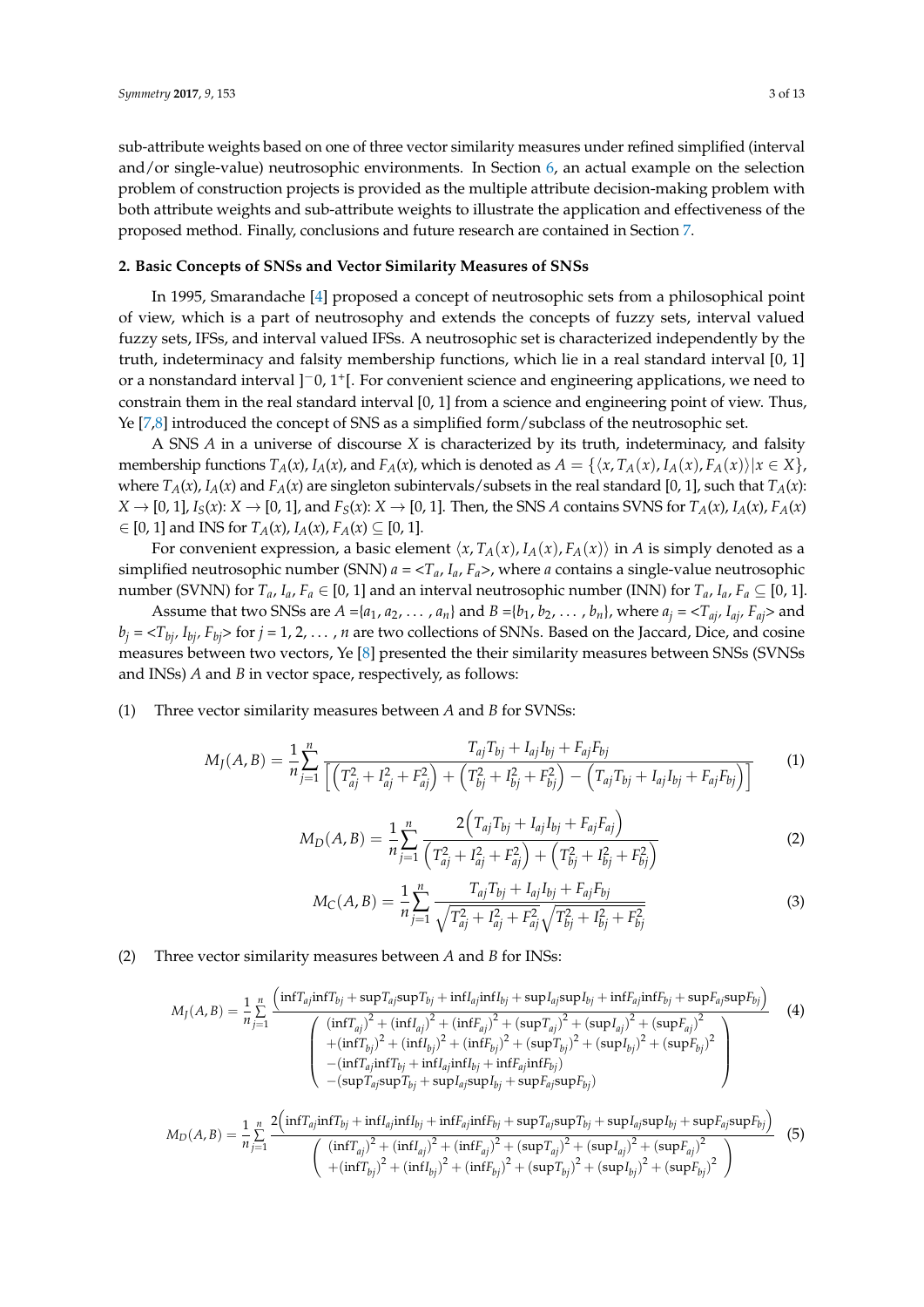$$
M_{C}(A,B) = \frac{1}{n} \sum_{j=1}^{n} \frac{\left( \inf T_{aj} \inf T_{bj} + \inf T_{aj} \inf T_{bj} + \inf T_{aj} \inf T_{bj} + \sup T_{aj} \sup T_{bj} + \sup T_{aj} \sup T_{bj} + \sup T_{aj} \sup T_{bj} + \sup T_{aj} \sup T_{bj} \right)}{\left( \sqrt{\left( \inf T_{aj} \right)^{2} + \left( \inf T_{aj} \right)^{2} + \left( \inf T_{aj} \right)^{2} + \left( \sup T_{aj} \right)^{2} + \left( \sup T_{aj} \right)^{2} + \left( \sup T_{bj} \right)^{2} + \left( \sup T_{bj} \right)^{2}} \right)}
$$
(6)

Clearly, Equations  $(1)$ – $(3)$  are special cases of Equations  $(4)$ – $(6)$  when the upper and lower limits of the interval numbers for  $T_{aj}$  = [inf  $T_{aj}$ , sup  $T_{aj}$ ]  $I_{aj}$  = [inf  $I_{aj}$ , sup  $I_{aj}$ ],  $F_{aj}$  = [inf  $F_{aj}$ , sup  $F_{aj}$ ],  $T_{bj}$  = [inf *T*<sub>bj</sub>, sup *T*<sub>bj</sub>], *I*<sub>bj</sub> = [inf *I*<sub>bj</sub>, sup *I*<sub>bj</sub>], and *F*<sub>bj</sub> = [inf *F*<sub>bj</sub>, sup *F*<sub>bj</sub>] are equal.

Then, the Jaccard, Dice, and cosine measures  $M_k(A, B)$  ( $k = J$ , D, C) contains the following properties [\[8\]](#page-11-7):

 $(P1) 0 \leq M_k(A, B) \leq 1;$  $(P2) M_k(A, B) = M_k(B, A);$ (P3)  $M_k(A, B) = 1$  if  $A = B$ , i.e.,  $T_{aj} = T_{bj}$ ,  $I_{aj} = I_{bj}$ , and  $F_{aj} = F_{bj}$  for  $j = 1, 2, ..., n$ .

#### <span id="page-3-0"></span>**3. Refined Simplified Neutrosophic Sets**

As the concept of SNS [\[7,](#page-11-6)[8\]](#page-11-7), a SNS *A* in a universe of discourse *X* is denoted as  $A = \{x, T_A(x), I_A(x), F_A(x)\}|x \in X\}$ , where the values of its truth, indeterminacy, and falsity membership functions  $T_A(x)$ ,  $I_A(x)$  and  $F_A(x)$  for  $x \in X$  are single-value and/or interval values in [0, 1]. Then, SNS contain INS and/or SVNS.

If the components  $T_A(x)$ ,  $I_A(x)$ ,  $F_A(x)$  in SNS are refined (split) into  $T_A(x_1)$ ,  $T_A(x_2)$ , ...,  $T_A(x_r)$ ,  $I_A(x_1)$ ,  $I_A(x_2),..., I_A(x_r)$ , and  $F_A(x_1), F_A(x_2),..., F_A(x_r)$ , respectively, for  $x \in X$ ,  $x = \{x_1, x_2, ..., x_r\}$ , and a positive integer *r*, then they can be constructed as RSNS by the refinement of SNS, which is defined below.

**Definition 1.** *Let X be a universe of discourse, then a RSNS A in X can be defined as*

$$
A = \{ \langle x, (T_A(x_1), T_A(x_2), \ldots, T_A(x_r)), (I_A(x_1), I_A(x_2), \ldots, I_A(x_r)), (F_A(x_1), F_A(x_2), \ldots, F_A(x_r)) \rangle \mid x \in X, x_j \in x \},
$$

where  $T_A(x_1)$ ,  $T_A(x_2)$ , ...,  $T_A(x_r)$ ,  $I_A(x_1)$ ,  $I_A(x_2)$ , ...,  $I_A(x_r)$ ,  $F_A(x_1)$ ,  $F_A(x_2)$ , ...,  $F_A(x_r)$  for  $x \in X$ ,  $x_i \in x = \{x_1, x_2, x_3, x_4, x_5, x_6, x_7, x_8, x_9, x_{10}\}$  $x_2$ , ...,  $x_r$ *}* ( $j = 1, 2, \ldots, r$ *)*, and a positive integer r are subintervals/subsets in the real standard interval [0, 1], such that  $T_A(x_1)$ ,  $T_A(x_2)$ , ...,  $T_A(x_r)$ :  $X \to [0, 1]$ ,  $I_A(x_1)$ ,  $I_A(x_2)$ , ...,  $I_A(x_r)$ :  $X \to [0, 1]$ , and  $F_A(x_1)$ ,  $F_A(x_2)$ , ...,  $F_A(x_r): X \to [0, 1].$ 

Then, the RSNS *A* contains the following two concepts:

- (1) If  $T_A(x_1)$ ,  $T_A(x_2)$ , ...,  $T_A(x_r) \in [0, 1]$ ,  $I_A(x_1)$ ,  $I_A(x_2)$ , ...,  $I_A(x_r) \in [0, 1]$ , and  $F_A(x_1)$ ,  $F_A(x_2)$ , ...,  $F_A(x_r)$ ∈ [0, 1] in *A* for *x*∈ *X* and *x<sup>j</sup>* ∈ *x* (*j* =1, 2, . . . , *r*) are considered as single/exact values in [0, 1], then *A* reduces to RSVNS [\[22\]](#page-12-5), which satisfies the condition  $0 \leq T_A(x_i) + I_A(x_i) + F_A(x_i) \leq 3$ for  $j = 1, 2, \ldots, r;$
- (2) If  $T_A(x_1), T_A(x_2), ..., T_A(x_r) \subseteq [0, 1], I_A(x_1), I_A(x_2), ..., I_A(x_r) \subseteq [0, 1],$  and  $F_A(x_1), F_A(x_2), ..., F_A(x_r) \subseteq [0, 1], I_A(x_1) \subseteq [0, 1],$ [0, 1] in *A* for  $x \in X$  and  $x_i \in x$  ( $j = 1, 2, ..., r$ ) are considered as interval values in [0, 1], then *A* reduces to RINS [\[23\]](#page-12-6), which satisfies the condition  $0 \leq \sup T_A(x_i) + \sup T_A(x_i) + \sup F_A(x_i) \leq 3$ for  $j = 1, 2, ..., r$ .

Particularly when the lower and upper limits of  $T_A(x_j)$  = [inf  $T_A(x_j)$ , sup  $T_A(x_j)$ ],  $I_A(x_j)$  = [inf  $I_A(x_j)$ , sup  $I_A(x_j)$ ] and  $F_A(x_j)$  = [inf  $F_A(x_j)$ , sup  $F_A(x_j)$ ] in A for  $x \in X$  and  $x_j \in x$  ( $j = 1, 2, ..., r$ ) are equal, the RINS *A* reduces to the RSVNS *A*. Clearly, RSVNS is a special case of RINS. If some lower and upper limits of  $T_A(x_j) = \text{inf } T_A(x_j)$ , sup  $T_A(x_j)$ ]/ $I_A(x_j) = \text{inf } I_A(x_j)$ , sup  $I_A(x_j)$ ]/ $F_A(x_j) = \text{inf } F_A(x_j)$ , sup  $F_A(x_j)$ ] in RINS are equal, then it can be denoted as a special interval (equal interval of the lower and upper limits)  $T_A(x_j) = [T_A(x_j), T_A(x_j)]/I_A(x_j) = [I_A(x_j), I_A(x_j)]/F_A(x_j) = [F_A(x_j), F_A(x_j)].$  Hence, RINS can contain RINS and/or SVNS information (hybrid information of both).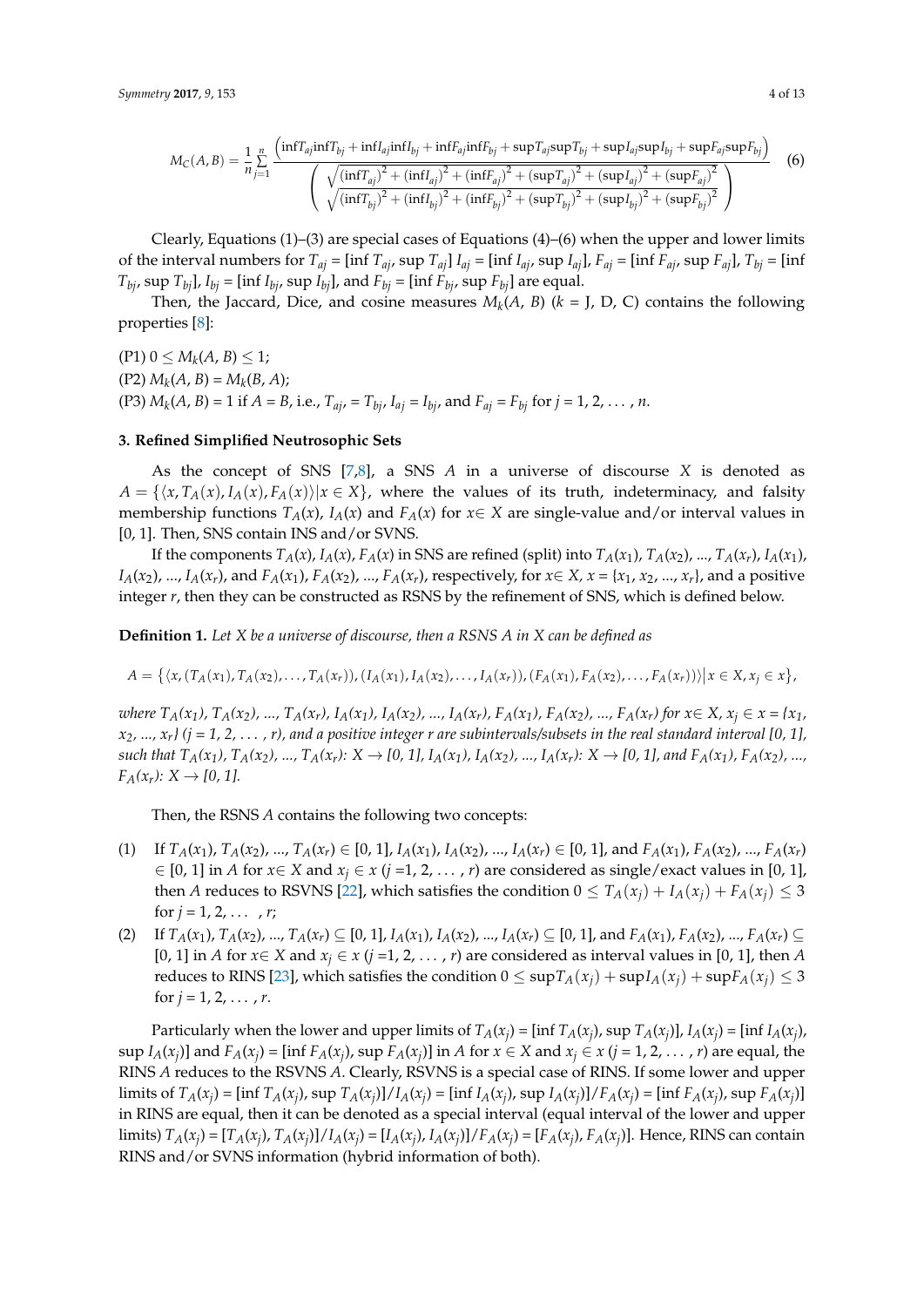For convenient expression, a basic element <x,  $(T_A(x_1), T_A(x_2), ..., T_A(x_r)), (I_A(x_1), I_A(x_2), ..., I_A(x_r)),$  $(F_A(x_1), F_A(x_2), ..., F_A(x_r))$  in A is simply denoted as  $a = \langle (T_{a_1}, T_{a_2}, ..., T_{ar}), (I_{a_1}, I_{a_2}, ..., I_{ar}), (F_{a_1}, F_{a_2}, ..., F_{a_r}) \rangle$ ...,  $F_{ar}$ )>, which is called a refined simplified neutrosophic number (RSNN).

Let two RSNNs be  $a = \langle (T_{a1}, T_{a2}, \ldots, T_{ar}), (I_{a1}, I_{a2}, \ldots, I_{ar}), (F_{a1}, F_{a2}, \ldots, F_{ar}) \rangle$  and  $b = \langle (T_{b1}, T_{b2}, \ldots, T_{ar}), (I_{a1}, I_{a2}, \ldots, I_{ar}) \rangle$ ...,  $T_{br}$ ,  $(I_{b1}, I_{b2}, \ldots, I_{br})$ ,  $(F_{b1}, F_{b2}, \ldots, F_{b1})$ ,  $F_{b2}, \ldots, F_{br}$  for  $T_{ai}$ ,  $T_{bi}$ ,  $I_{ai}$ ,  $I_{bi}$ ,  $F_{ai}$ ,  $F_{bi} \in [0, 1]$   $(j = 1, 2, \ldots, r)$ . Then, there are the following relations between *a* and *b*:

- (1) Containment:  $a \subseteq b$ , if and only if  $T_{ai} \le T_{bi}$ ,  $I_{ai} \ge I_{bi}$ ,  $F_{ai} \ge F_{bi}$  for  $j = 1, 2, ..., r$ ;
- (2) Equality:  $a = b$ , if and only if  $a \subseteq b$  and  $b \subseteq a$ , i.e.,  $T_{ai} = T_{bi}$ ,  $I_{ai} = I_{bi}$ ,  $F_{ai} = F_{bi}$  for  $j = 1, 2, ..., r$ ;
- (3) Union:

 $a \cup b = \langle (T_{a1} \vee T_{b1}, T_{a2} \vee T_{b2}, \ldots, T_{ar} \vee T_{br}), (I_{a1} \wedge I_{b1}, I_{a2} \wedge I_{b2}, \ldots, I_{ar} \wedge I_{br}), (F_{a1} \wedge F_{b1}, F_{a2} \wedge F_{b2}, \ldots, F_{ar} \wedge F_{br}) \rangle$ 

(4) Intersection:

 $a \cap b = \langle (T_{a1} \land T_{b1}, T_{a2} \land T_{b2}, \dots, T_{ar} \land T_{br}), (I_{a1} \lor I_{b1}, I_{a2} \lor I_{b2}, \dots, I_{ar} \lor I_{br}), (F_{a1} \lor F_{b1}, F_{a2} \lor F_{b2}, \dots, F_{ar} \lor F_{br}) \rangle.$ 

Let two RSNNs be  $a = \langle (T_{a1}, T_{a2},..., T_{ar}), (I_{a1}, I_{a2},..., I_{ar}), (F_{a1}, F_{a2},..., F_{ar}) \rangle$  and  $b =$  $\langle (T_{b1}, T_{b2}, \ldots, T_{br}), (I_{b1}, I_{b2}, \ldots, I_{br}), (F_{b1}, F_{b2}, \ldots, F_{br}) \rangle$  for  $T_{aj}, T_{bj}, I_{aj}, I_{bj}, F_{aj}, F_{bj} \subseteq [0, 1]$   $(j = 1, 2, \ldots, r)$ . Then, there are the following relations of *a* and *b*:

- (1) Containment:  $a \subseteq b$ , if and only if inf  $T_{aj} \leq \inf T_{bj}$ ,  $\sup T_{aj} \leq \sup T_{bj}$ ,  $\inf I_{aj} \geq \inf I_{bj}$ ,  $\sup I_{aj} \geq \sup$ *I*<sub>bj</sub>, inf  $F_{aj} \geq \inf F_{bj}$ , and  $\sup F_{aj} \geq \sup F_{bj}$  for  $j = 1, 2, \ldots, r$ ;
- (2) Equality:  $a = b$ , if and only if  $a \subseteq b$  and  $b \subseteq a$ , i.e., inf  $T_{ai} = \inf T_{bi}$ , sup  $T_{ai} = \sup T_{bi}$ , inf  $I_{ai} = \inf I_{bi}$ ,  $\sup I_{aj} = \sup I_{bj}$ ,  $\inf F_{aj} = \inf F_{bj}$ , and  $\sup F_{aj} = \sup F_{bj}$  for  $j = 1, 2, \ldots, r$ ;
- (3) Union:

*a* ∪ *b* =  $\int (\left[\inf T_{a1}\vee\inf T_{b1},\sup T_{a1}\vee\sup T_{b1}\right],\left[\inf T_{a2}\vee\inf T_{b2},\sup T_{a2}\vee\sup T_{b2}\right],\ldots,\left[\inf T_{ar}\vee\inf T_{br},\sup T_{ar}\vee\sup T_{br}\right]),$  $([inf I_{a1} \wedge inf I_{b1}, sup I_{a1} \wedge sup I_{b1}], [inf I_{a2} \wedge inf I_{b2}, sup I_{a2} \wedge sup I_{b2}], \dots, [inf I_{ar} \wedge inf I_{br}, sup I_{ar} \wedge sup I_{br}]),$  $([inf F_{a1} \wedge inf F_{b1}, sup F_{a1} \wedge sup F_{b1}], [inf F_{a2} \wedge inf F_{b2}, sup F_{a2} \wedge sup F_{b2}], \ldots, [inf F_{ar} \wedge inf F_{br}, sup F_{ar} \wedge sup F_{br}])$  $\setminus$ 

(4) Intersection:

*a* ∩ *b* =  $\int (\left[\inf T_{a1} \wedge \inf T_{b1}, \sup T_{a1} \wedge \sup T_{b1}\right], \left[\inf T_{a2} \wedge \inf T_{b2}, \sup T_{a2} \wedge \sup T_{b2}\right], \dots, \left[\inf T_{ar} \wedge \inf T_{br}, \sup T_{ar} \wedge \sup T_{br}\right],$  $([{\rm inf} I_{a1}\vee{\rm inf} I_{b1}, {\rm sup} I_{a1}\vee{\rm sup} I_{b1}], [{\rm inf} I_{a2}\vee{\rm inf} I_{b2}, {\rm sup} I_{a2}\vee{\rm sup} I_{b2}],\ldots, [{\rm inf} I_{ar}\vee{\rm inf} I_{br}, {\rm sup} I_{ar}\vee{\rm sup} I_{br}]),$  $([inf F_{a1} \vee inf F_{b1}, sup F_{a1} \vee sup F_{b1}], [inf F_{a2} \vee inf F_{b2}, sup F_{a2} \vee sup F_{b2}], \dots, [inf F_{ar} \vee inf F_{br}, sup F_{ar} \vee sup F_{br}])$  $\setminus$ 

#### <span id="page-4-0"></span>**4. Vector Similarity Measures of RSNSs**

Based on the Jaccard, Dice, and cosine measures between SNSs in vector space [\[8\]](#page-11-7), this section proposes the three vector similarity measures between RSNSs.

**Definition 2.** Let two RSNSs be  $A = \{a_1, a_2, \ldots, a_n\}$  and  $B = \{b_1, b_2, \ldots, b_n\}$ *where*  $a_j =$  $\langle (T_{a_{j1}}, T_{a_{j2}}, \ldots, T_{a_{j}r_j}), (I_{a_{j1}}, I_{a_{j2}}, \ldots, I_{a_{j}r_j}), (F_{a_{j1}}, F_{a_{j2}}, \ldots, F_{a_{j}r_j}) \rangle$  and  $b_j =$  $\left\langle (T_{b_1 1}, T_{b_1 2}, \ldots, T_{b_j r_j}), (I_{b_1 1}, I_{b_1 2}, \ldots, I_{b_j r_j}), (F_{b_1 1}, F_{b_1 2}, \ldots, F_{b_j r_j}) \right\rangle$  for  $j = 1, 2, \ldots$ , n are two collections of RSNNs for  $T_{a_jk}$ ,  $I_{a_jk}$ ,  $F_{a_jk}$ ,  $T_{b_jk}$ ,  $I_{b_jk}$ ,  $F_{b_jk}$  $\in$  [0, 1] or  $T_{a_jk}$ ,  $I_{a_jk}$ ,  $F_{a_jk}$ ,  $T_{b_jk}$ ,  $I_{b_jk}$ ,  $F_{b_jk}$  $\subseteq$  [0, 1] (j = 1, 2, ..., n; k = 1, *2,* . . . *, r<sup>j</sup> )*. *Then, the Jaccard, Dice, and cosine measures between A and B are defined, respectively, as follows:*

(1) *Three vector similarity measures between A and B for RSVNSs:*

$$
R_{J}(A,B) = \frac{1}{n} \sum_{j=1}^{n} \frac{1}{r_j} \sum_{k=1}^{r_j} \frac{T_{a_{jk}T_{b_{j}k} + I_{a_{j}k}I_{b_{j}k} + F_{a_{j}k}F_{b_{j}k}}}{\left[ \left( T_{a_{j}k}^2 + T_{a_{j}k}^2 + F_{a_{j}k}^2 \right) + \left( T_{b_{j}k}^2 + T_{b_{j}k}^2 + F_{b_{j}k}^2 \right) - \left( T_{a_{j}k}T_{b_{j}k} + T_{a_{j}k}I_{b_{j}k} + F_{a_{j}k}F_{b_{j}k} \right) \right]}
$$
(7)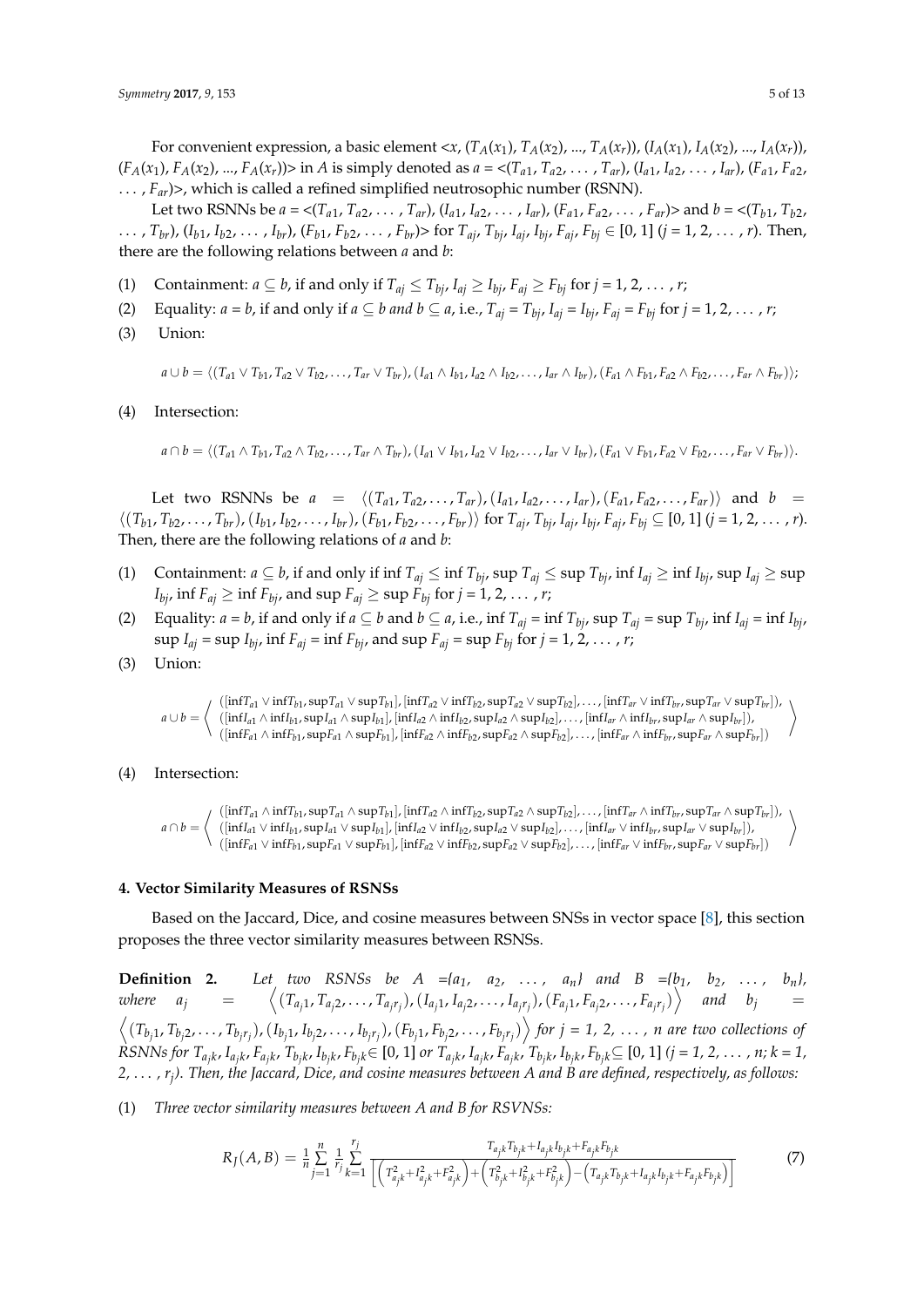$$
R_D(A,B) = \frac{1}{n} \sum_{j=1}^n \frac{1}{r_j} \sum_{k=1}^{r_j} \frac{2\left(T_{ajk} T_{bjk} + I_{ajk} I_{bjk} + F_{ajk} F_{bjk}\right)}{\left(T_{ajk}^2 + I_{ajk}^2 + F_{ajk}^2\right) + \left(T_{bjk}^2 + I_{bjk}^2 + F_{bjk}^2\right)}
$$
(8)

$$
R_C(A,B) = \frac{1}{n} \sum_{j=1}^n \frac{1}{r_j} \sum_{k=1}^{r_j} \frac{T_{ajk} T_{bjk} + I_{ajk} I_{bjk} + F_{ajk} F_{bjk}}{\sqrt{T_{ajk}^2 + I_{ajk}^2 + F_{ajk}^2} \sqrt{T_{bjk}^2 + I_{bjk}^2 + F_{bjk}^2}}
$$
(9)

## (2) *Three vector similarity measures between A and B for RINSs:*

$$
R_{J}(A,B) = \frac{1}{n} \sum_{j=1}^{n} \frac{1}{r_j} \sum_{k=1}^{r_j} \frac{\left(\frac{\inf T_{a_{j}k} \inf T_{b_{j}k} + \sup T_{a_{j}k} \sup T_{b_{j}k} + \inf T_{a_{j}k} \inf T_{b_{j}k}}{(\inf T_{a_{j}k})^{2} + (\inf T_{a_{j}k})^{2} + (\inf T_{a_{j}k})^{2} + (\sup T_{a_{j}k})^{2} + (\sup T_{a_{j}k})^{2} + (\sup T_{a_{j}k})^{2} + (\sup T_{a_{j}k})^{2} + (\sup T_{a_{j}k})^{2} + (\sup T_{a_{j}k})^{2}}{(\inf T_{a_{j}k})^{2} + (\inf T_{b_{j}k})^{2} + (\inf T_{b_{j}k})^{2} + (\inf T_{b_{j}k})^{2} + (\sup T_{b_{j}k})^{2} + (\sup T_{b_{j}k})^{2} + (\sup T_{b_{j}k})^{2} + (\sup T_{b_{j}k})^{2}}{(\inf T_{a_{j}k} \inf T_{b_{j}k} + \inf T_{a_{j}k} \inf T_{b_{j}k} + \inf T_{a_{j}k} \inf T_{b_{j}k}}
$$
\n
$$
-(\sup T_{a_{j}k} \sup T_{b_{j}k} + \sup T_{a_{j}k} \sup T_{b_{j}k} + \sup T_{a_{j}k} \sup T_{b_{j}k} + \sup F_{a_{j}k} \sup F_{b_{j}k})
$$
\n(10)

$$
R_{D}(A,B) = \frac{1}{n} \sum_{j=1}^{n} \frac{1}{r_j} \sum_{k=1}^{r_j} \frac{2 \left( \frac{\inf T_{ajk} \inf T_{bjk} + \inf I_{ajk} \inf I_{bjk} + \inf F_{ajk} \inf F_{bjk}}{(\inf T_{ajk})^2 + (\inf I_{ajk})^2 + (\inf I_{ajk})^2 + (\sup I_{ajk})^2 + (\sup T_{ajk})^2 + (\sup I_{ajk})^2 + (\sup I_{ajk})^2 + (\sup I_{ajk})^2 + (\sup I_{ajk})^2}{(\inf T_{bjk})^2 + (\inf I_{bjk})^2 + (\inf I_{bjk})^2 + (\sup I_{bjk})^2 + (\sup I_{bjk})^2 + (\sup I_{bjk})^2 + (\sup I_{bjk})^2}
$$
(11)

$$
R_{C}(A,B) = \frac{1}{n} \sum_{j=1}^{n} \frac{1}{r_j} \sum_{k=1}^{r_j} \frac{\left(\frac{\inf T_{ajk} \inf T_{bjk} + \inf T_{ajk} \inf T_{bjk} + \inf T_{ajk} \inf T_{bjk}}{(\sqrt{(\inf T_{ajk})^2 + (\inf T_{ajk})^2 + (\inf T_{ajk})^2 + (\sup T_{ajk})^2 + (\sup T_{ajk})^2 + (\sup T_{ajk})^2 + (\sup T_{ajk})^2 + (\sup T_{ajk})^2 + (\sup T_{ajk})^2 + (\sup T_{ajk})^2 + (\sup T_{ajk})^2 + (\sup T_{ajk})^2}}(12)
$$

Clearly, Equations (7)–(9) are special cases of Equations (10)–(12) when the upper and lower limits of the interval numbers for  $T_{a_jk}$ ,  $I_{a_jk}$ ,  $F_{a_jk}$ ,  $T_{b_jk}$ ,  $I_{b_jk}$ ,  $F_{b_jk}$   $\subseteq$  [0, 1]  $(j = 1, 2, ..., n; k = 1, 2, ..., r_j)$  are equal. Especially when  $k = 1$ , Equations (7)–(12) are reduced to Equations (1)–(6).

Based on the properties of the Jaccard, Dice, and cosine measures of SNSs [\[8\]](#page-11-7), it is obvious that the Jaccard, Dice, and cosine measures of RSNSs for *Rs*(*A*, *B*) (*s* = J, D, C) also contain the following properties (P1)–(P3):

 $(P1)$   $0 \leq R_s(A, B) \leq 1$ ;  $(P2)$   $R_s(A, B) = R_s(B, A);$ (P3)  $R_s(A, B) = 1$  if  $A = B$ , i.e.,  $T_{ajk} = T_{b_jk}$ ,  $I_{ajk} = I_{b_jk}$ ,  $F_{a_jk} = F_{b_jk}$  for  $j = 1, 2, ..., n$  and  $k = 1, 2, ..., r_j$ .

When we consider the weights of different elements and sub-elements in RSNS, the weight of elements  $a_j$  and  $b_j$  ( $j = 1, 2, ..., n$ ) in the RSNSs A and B is given as  $w_j \in [0, 1]$ with  $\sum_{j=1}^{n} w_j = 1$  and the weight of the refined components (sub-elements)  $T_{a_jk}$ ,  $I_{a_jk}$ ,  $F_{a_jk}$  and  $T_{b_jk}$ ,  $I_{b_jk}$ ,  $F_{b_jk}$  (k = 1, 2,  $\dots$  ,  $r_j)$  in  $a_j=\left\langle (T_{a_j1},T_{a_j2},\dots,T_{a_jr_j}), (I_{a_j1},I_{a_j2},\dots,I_{a_jr_j}), (F_{a_j1},F_{a_j2},\dots,F_{a_jr_j})\right\rangle$  and  $b_j=\left\langle (T_{b_j1},T_{b_j2},\ldots,T_{b_jr_j}),(I_{b_j1},I_{b_j2},\ldots,I_{b_jr_j}),(F_{b_j1},F_{b_j2},\ldots,F_{b_jr_j})\right\rangle (j=1,2,\ldots,n)$  is considered as  $\omega_k$  $\in$  [0, 1] with  $\sum_{k=1}^{r_j} \omega_k = 1$ , the weighted Jaccard, Dice, and cosine measures between *A* and *B* are presented, respectively, as follows:

(1) Three weighted vector similarity measures between *A* and *B* for RSVNSs:

$$
R_{WJ}(A,B) = \sum_{j=1}^{n} w_j \sum_{k=1}^{r_j} \omega_k \frac{T_{a_{jk}}T_{b_{jk}+T_{a_{jk}}}}{\left[\left(T_{a_{jk}+T_{a_{jk}}+T_{a_{jk}}+F_{a_{jk}}^2}\right) + \left(T_{b_{jk}+T_{b_{jk}}+F_{b_{jk}}^2}\right) - \left(T_{a_{jk}+T_{b_{jk}+T_{a_{jk}}}}T_{b_{jk}+F_{a_{jk}}F_{b_{jk}}}\right)\right]}
$$
(13)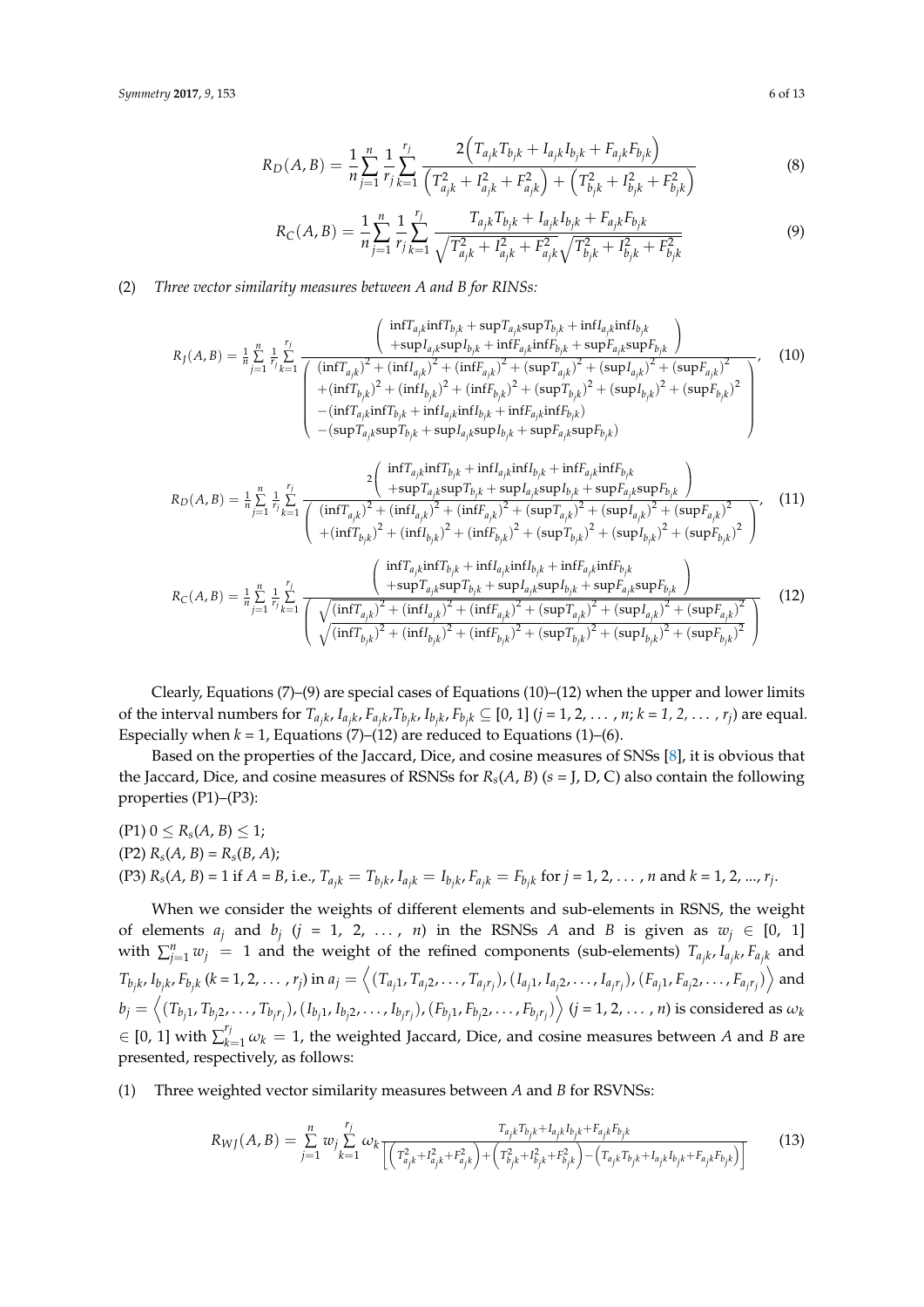$$
R_{WD}(A,B) = \sum_{j=1}^{n} w_j \sum_{k=1}^{r_j} \omega_k \frac{2(T_{ajk}T_{bjk} + I_{ajk}I_{bjk} + F_{ajk}F_{bjk})}{(T_{ajk}^2 + I_{ajk}^2 + F_{ajk}^2) + (T_{bjk}^2 + I_{bjk}^2 + F_{bjk}^2)}
$$
(14)

$$
R_{WC}(A, B) = \sum_{j=1}^{n} w_j \sum_{k=1}^{r_j} \omega_k \frac{T_{a_{jk}} T_{b_{jk}} + I_{a_{jk}} I_{b_{jk}} + F_{a_{jk}} F_{b_{jk}}}{\sqrt{T_{a_{jk}}^2 + I_{a_{jk}}^2 + F_{a_{jk}}^2} \sqrt{T_{b_{jk}}^2 + I_{b_{jk}}^2 + F_{b_{jk}}^2}}
$$
(15)

## (2) Three weighted vector similarity measures between *A* and *B* for RINSs:

*RW J*(*A*, *B*) = *n* ∑ *j*=1 *wj rj* ∑ *k*=1 *ωk* inf*Taj<sup>k</sup>* inf*Tbj<sup>k</sup>* + sup*Tajk*sup*Tbj<sup>k</sup>* + inf*Iaj<sup>k</sup>* inf*Ibj<sup>k</sup>* +sup*Iajk*sup*Ibj<sup>k</sup>* + inf*Faj<sup>k</sup>* inf*Fbj<sup>k</sup>* + sup*Fajk*sup*Fbj<sup>k</sup>* (inf*Taj<sup>k</sup>* ) <sup>2</sup> + (inf*I ajk* ) <sup>2</sup> + (inf*Faj<sup>k</sup>* ) <sup>2</sup> + (sup*Taj<sup>k</sup>* ) <sup>2</sup> + (sup*I ajk* ) <sup>2</sup> + (sup*Faj<sup>k</sup>* ) 2 +(inf*Tbj<sup>k</sup>* ) <sup>2</sup> + (inf*I bjk* ) <sup>2</sup> + (inf*Fbj<sup>k</sup>* ) <sup>2</sup> + (sup*Tbj<sup>k</sup>* ) <sup>2</sup> + (sup*I bjk* ) <sup>2</sup> + (sup*Fbj<sup>k</sup>* ) 2 −(inf*Taj<sup>k</sup>* inf*Tbj<sup>k</sup>* + inf*Iaj<sup>k</sup>* inf*Ibj<sup>k</sup>* + inf*Faj<sup>k</sup>* inf*Fbjk*) −(sup*Tajk*sup*Tbj<sup>k</sup>* + sup*Iajk*sup*Ibj<sup>k</sup>* + sup*Fajk*sup*Fbjk*) , (16)

$$
R_{WD}(A,B) = \sum_{j=1}^{n} w_j \sum_{k=1}^{r_j} \omega_k \frac{2 \left( \frac{\inf T_{a_j k} \inf T_{b_j k} + \inf I_{a_j k} \inf I_{b_j k} + \inf F_{a_j k} \inf T_{b_j k}}{+\sup T_{a_j k} \sup T_{b_j k} + \sup I_{a_j k} \sup I_{b_j k} + \sup F_{a_j k} \sup F_{b_j k}} \right)}{\left( \frac{(\inf T_{a_j k})^2 + (\inf I_{a_j k})^2 + (\inf F_{a_j k})^2 + (\sup T_{a_j k})^2 + (\sup T_{a_j k})^2 + (\sup T_{a_j k})^2 + (\sup I_{a_j k})^2 + (\sup F_{a_j k})^2}{+\left(\inf T_{b_j k}\right)^2 + (\inf F_{b_j k})^2 + (\sup T_{b_j k})^2 + (\sup T_{b_j k})^2 + (\sup F_{b_j k})^2 + (\sup F_{b_j k})^2} \right)},
$$
(17)

$$
R_{WC}(A, B) = \sum_{j=1}^{n} w_j \sum_{k=1}^{r_j} \omega_k \frac{\left(\frac{\inf T_{a_{jk}} \inf T_{b_{jk}} + \inf I_{a_{jk}} \inf I_{b_{jk}} + \inf F_{a_{jk}} \inf F_{b_{jk}}}{\sum_{k=1}^{r_j} \omega_k \frac{\left(\frac{\inf T_{a_{jk}} \sup T_{b_{jk}} + \sup I_{a_{jk}} \sup I_{b_{jk}} + \sup F_{a_{jk}} \sup F_{b_{jk}}}{\sqrt{(\inf T_{a_{jk}})^2 + (\inf I_{a_{jk}})^2 + (\inf F_{a_{jk}})^2 + (\sup T_{a_{jk}})^2 + (\sup T_{a_{jk}})^2 + (\sup I_{a_{jk}})^2 + (\sup F_{a_{jk}})^2}}\right)} (18)
$$

Clearly, Equations (13)–(15) are special cases of Equations (16)–(18) when the upper and lower limits of the interval numbers for  $T_{a_jk}$ ,  $I_{a_jk}$ ,  $F_{a_jk}$ ,  $T_{b_jk}$ ,  $I_{b_jk}$ ,  $F_{b_jk}$   $\subseteq$  [0, 1]  $(j = 1, 2, ..., n; k = 1, 2, ..., r_j)$  are equal. Especially when each  $w_j = 1/n$  and  $\omega_k = 1/r_j$   $(j = 1, 2, \ldots, n; k = 1, 2, \ldots, r_j)$ , Equations (13)–(18) are reduced to Equations (7)–(12).

Obviously, the weighted Jaccard, Dice, and cosine measures of RSNSs for  $R_{W_s}(A, B)$  ( $s = J, D, C$ ) also satisfies the following properties (P1)–(P3):

 $(P1) 0 \le R_{Ws}(A, B) \le 1;$ (P2) *RWs*(*A*, *B*) = *RWs*(*B*, *A*); (P3)  $R_{Ws}(A, B) = 1$  if  $A = B$ , i.e.,  $T_{a_j k} = T_{b_j k}$ ,  $I_{a_j k} = I_{b_j k}$ ,  $F_{a_j k} = F_{b_j k}$  for  $j = 1, 2, ..., n$  and  $k = 1, 2, ..., r_j$ .

#### <span id="page-6-0"></span>**5. Decision-Making Method Using the Vector Similarity Measures**

In a decision-making problem with multiple attributes and sub-attributes, assume that  $A = \{A_1, A_2, \ldots, A_n\}$  $A_2, \ldots, A_m$  is a set of *m* alternatives, which needs to satisfies a set of *n* attributes  $B = \{b_1, b_2, \ldots, b_n\}$ where  $b_j$  (*j* = 1, 2, ..., *n*) may be refined/split into a set of  $r_j$  sub-attributes  $b_j = \{b_{j1}, b_{j2}, \ldots, b_{jr_j}\}$  $(j = 1, 2, ..., n)$ . If the decision-maker provides the suitability evaluation values of attributes  $b_j=\left\{b_{j1},b_{j2},\ldots,b_{jr_j}\right\}$   $(j$  =1, 2, …,  $n)$  on the alternative  $A_i$   $(i=1,\,2,\,\ldots$  ,  $m)$  by using RSNS:  $A_i=$  $\left\{ \left\langle b_{j}, (T_{A_i}(b_{j1}), T_{A_i}(b_{j2}), \ldots, T_{A_i}(b_{jr_j})), (I_{A_i}(b_{j1}), I_{A_i}(b_{j2}), \ldots, I_{A_i}(b_{jr_j})), (F_{A_i}(b_{j1}), F_{A_i}(b_{j2}), \ldots, F_{A_i}(b_{jr_j})) \right\rangle \middle| b_j \in B, b_{jk} \in b_j \right\}.$ For convenient expression, each basic element in the RSNS  $A_i$  is represented by RSNN:  $a_{ij}$  =

 $\left\langle (T_{a_{ij}1},T_{a_{ij}2},\ldots,T_{a_{ij}r_j}),(I_{a_{ij}1},I_{a_{ij}2},\ldots,I_{a_{ij}r_j}),(F_{a_{ij}1},F_{a_{ij}2},\ldots,F_{a_{ij}r_j})\right\rangle$  for  $i=1,2,\ldots,m$  and  $j=1,2,\ldots,n$ .

Hence, we can construct the refined simplified neutrosophic decision matrix  $M(a_{ij})_{m \times n}$ , as shown in Table [1.](#page-7-1)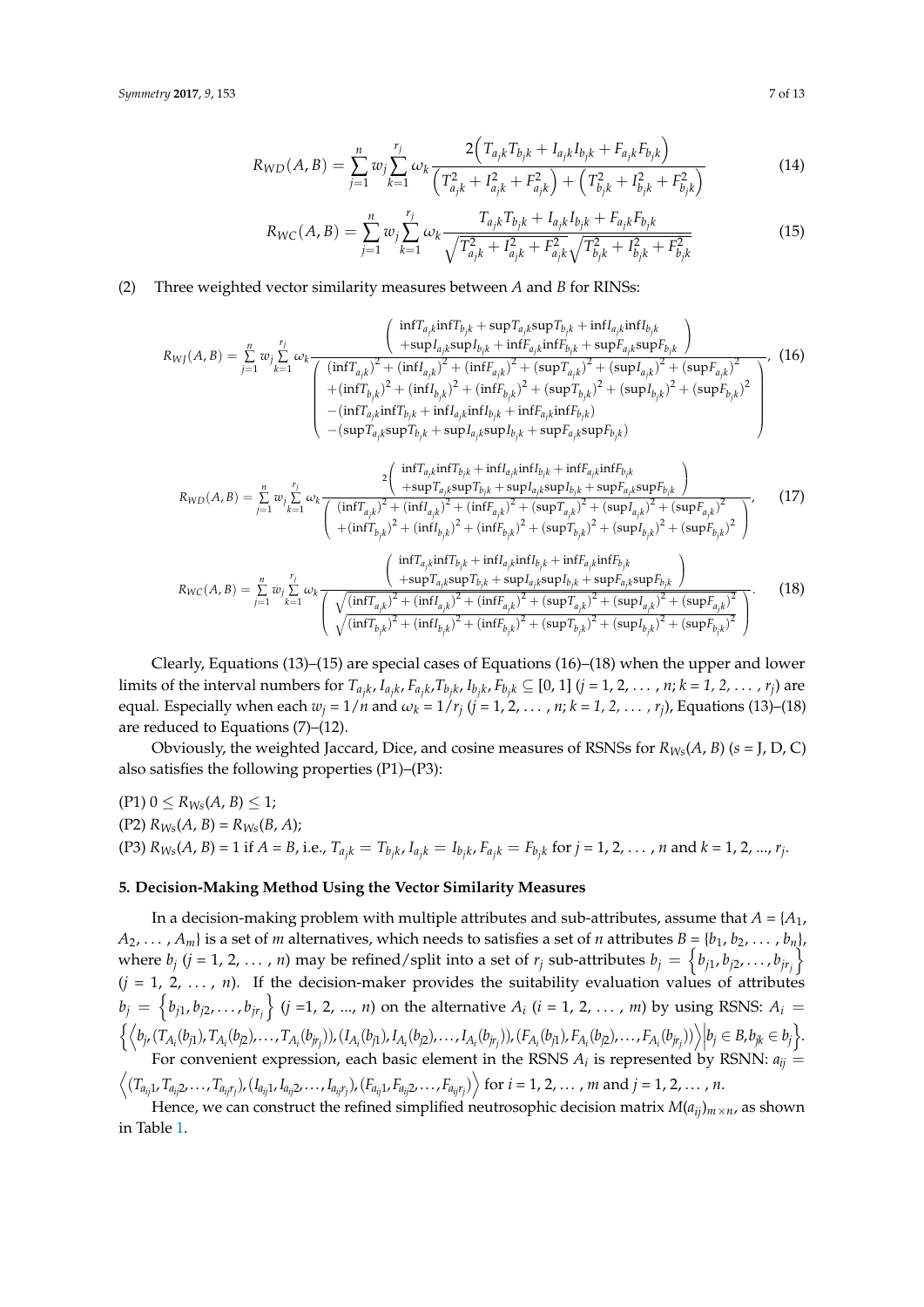<span id="page-7-1"></span>

|           | $b_1$    | b <sub>2</sub>                                                                 | $\cdots$  | $b_n$                                |
|-----------|----------|--------------------------------------------------------------------------------|-----------|--------------------------------------|
|           |          | ${b_{11}, b_{12}, \ldots, b_{1r_1}} \qquad {b_{21}, b_{22}, \ldots, b_{2r_2}}$ |           | ${b_{n1}, b_{n2}, \ldots, b_{nr_n}}$ |
| A1        | $a_{11}$ | $a_{12}$                                                                       | $\ddotsc$ | $a_{1n}$                             |
| A         | $a_{21}$ | $a_{22}$                                                                       | $\cdots$  | $a_{2n}$                             |
| $\ddotsc$ | $\cdots$ | $\cdots$                                                                       | $\cdots$  | $\cdots$                             |
| $A_m$     | $a_{m1}$ | $a_{m2}$                                                                       | $\cdots$  | a <sub>mn</sub>                      |

**Table 1.** Refined simplified neutrosophic decision matrix  $M(a_{ij})_{m \times n}$ .

When the weights of each attribute  $b_j$   $(j = 1, 2, \ldots, n)$  and its sub-attributes are considered as having different importance, the weight vector of the attributes is given by  $W = (w_1, w_2, \dots, w_n)$  with  $w_j\in[0,1]$  and  $\sum_{j=1}^nw_j=1$  and the weight vector for each sub-attribute set  $\left\{b_{j1},b_{j2},\ldots,b_{jr_j}\right\}$  is given as  $\omega_j=\left\{\omega_{j1},\omega_{j2},\dots,\omega_{jr_j}\right\}$   $(j=1,2,\dots$  , n) with  $\omega_{jk}\in[0,1]$  and  $\sum_{k=1}^{r_j}\omega_{jk}=1.$  Thus, the decision steps are described as follows:

**Step 1:** We determine the ideal solution (ideal RSNN) from the refined simplified neutrosophic decision matrix  $M(a_{ij})_{m \times n}$  as follows:

$$
a_j^* = \left\langle \begin{array}{c} (\max_i(T_{j1}), \max_i(T_{j2}), \dots, \max_i(T_{jr_j})), (\min_i(I_{j1}), \min_i(I_{j2}), \\ \dots, \min_i(I_{jr_j})), (\min_i(F_{j1}), \min_i(F_{j2}), \dots, \min_i(F_{jr_j})) \end{array} \right\rangle
$$
 for RSVNN (19)

 $(\left[\max(\inf T_{j1}), \max(\sup T_{j1})\right], \left[\max(\inf T_{j2}), \max(\sup T_{j2})\right], \dots, \left[\max(\inf T_{jr_j}), \max(\sup T_{jr_j})\right]),$ 

or 
$$
a_j^* = \left\langle \begin{array}{c} \left( \min_i(\inf I_{j1}), \min_i(\sup I_{j1}) \right), \left[ \min_i(\inf I_{j2}), \min_i(\sup I_{j2}) \right], \dots, \left[ \min_i(\inf I_{jr_j}), \min_i(\sup I_{jr_j}) \right], \\ \left( \min_i(\inf I_{j1}), \min_i(\sup I_{j1}) \right), \left[ \min_i(\inf I_{j2}), \min_i(\sup I_{j2}) \right], \dots, \left[ \min_i(\inf I_{jr_j}), \min_i(\sup I_{jr_j}) \right] \end{array} \right\rangle
$$
 for RINN, (20)

which is constructed as the ideal alternative  $A^* = \{a_1^*, a_2^*, \ldots, a_n^*\}$ .

- **Step 2:** The similarity measure between each alternative  $A_i$  ( $i = 1, 2, ..., m$ ) and the ideal alternative *A* \* can be calculated by using one of Equations (13)–(15) or Equations (16)–(18), and obtained as the values of  $R_{Ws}(A_i, A^*)$  for  $i = 1, 2, \ldots, m$  and  $s = J$  or D or C.
- **Step 3:** According to the values of  $R_{W_s}(A_i, A^*)$  for  $i = 1, 2, ..., m$  and  $s = J$  or D or C, the alternatives are ranked in a descending order. The greater value of  $R_{Ws}(A_i, A^*)$  means the best alternative.
- **Step 4:** End.

## <span id="page-7-0"></span>**6. Illustrative Example on the Selection of Construction Projects**

In this section, we apply the proposed decision-making method to the selection of construction projects adapted from [\[23\]](#page-12-6).

Some construction company wants to select one of potential construction projects. The company provides four potential construction projects as their set  $A = \{A_1, A_2, A_3, A_4\}$ . To select the best one of them, experts or decision-makers need to make a decision of these construction projects corresponding to three attributes and their seven sub-attributes, which are described as follows:

- (1) Financial state  $(b_1)$  contains two sub-attributes: budget control  $(b_{11})$  and risk/return ratio  $(b_{12})$ ;
- (2) Environmental protection  $(b_2)$  contains three sub-attributes: public relation  $(b_{21})$ , geographical location  $(b_{22})$ , and health and safety  $(b_{23})$ ;
- (3) Technology (*b*3) contains tow sub-attributes: technical know-how (*b*31), technological capability ( $b_{32}$ ).

Then, the weight vector of the three attributes is given by  $W = (0.4, 0.3, 0.3)$  and the weight vectors of the three sub-attribute sets  $\{b_{11}, b_{12}\}$ ,  $\{b_{21}, b_{22}, b_{23}\}$ , and  $\{b_{31}, b_{32}\}$  are given, respectively, by  $\omega_1$  = (0.6, 0.4),  $\omega_2$  = (0.25, 0.4, 0.35), and  $\omega_3$  = (0.45, 0.55).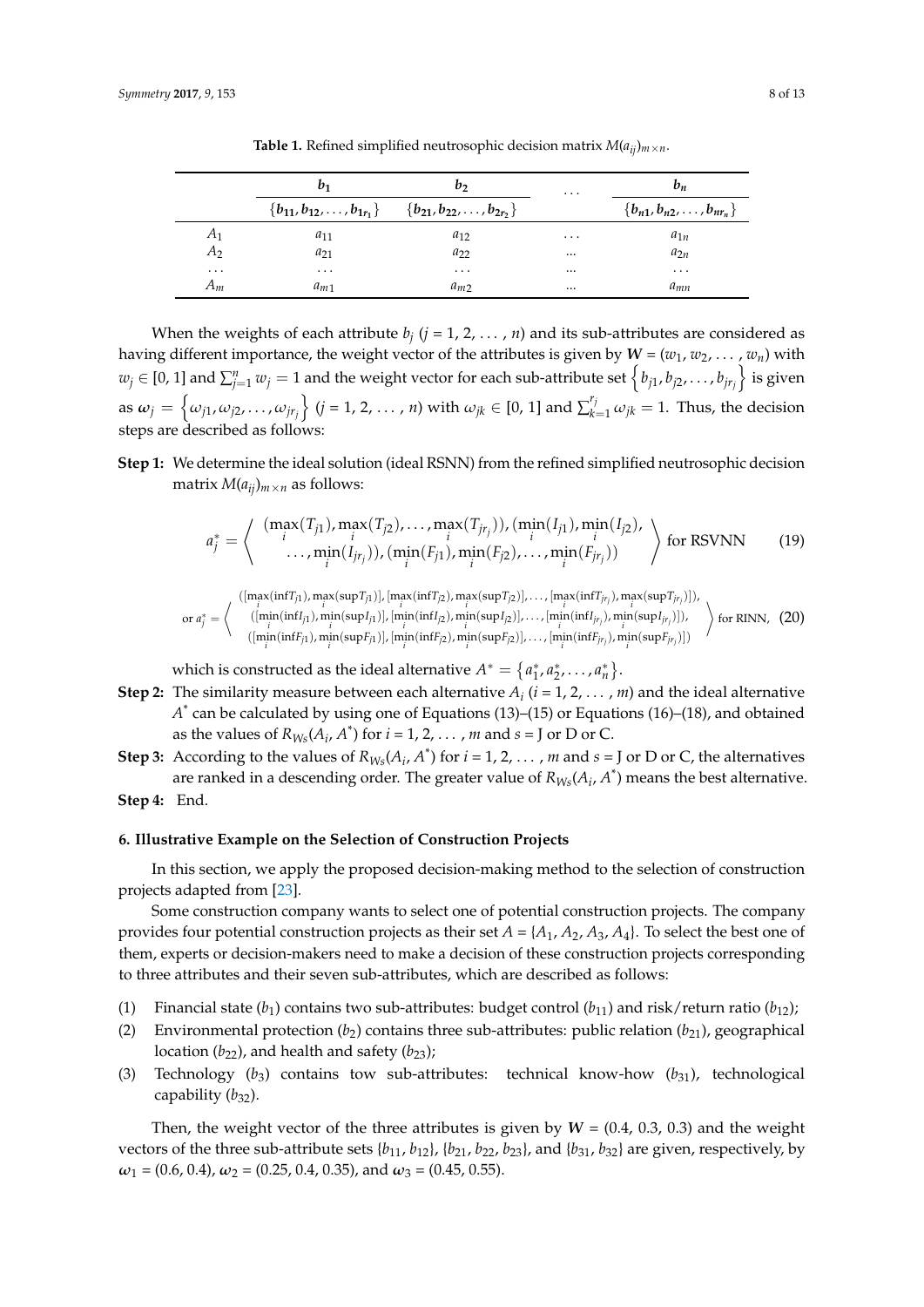In the following, we use the proposed decision-making method for solving the decision-making problem of construction projects under RSVNN and/or RINN environments to show the applications and effectiveness of the proposed decision-making method.

Under RSVNN environment, experts or decision-makers are required to evaluate the four possible alternatives under the above three attributes including seven sub-attributes by suitability judgments, which are described by RSVNN  $a_{ij}$  $\left\langle (T_{a_{ij}1}, T_{a_{ij}2}, \ldots, T_{a_{ij}r_j}), (I_{a_{ij}1}, I_{a_{ij}2}, \ldots, I_{a_{ij}r_j}), (F_{a_{ij}1}, F_{a_{ij}2}, \ldots, F_{a_{ij}r_j}) \right\rangle$  for  $T_{a_{ij}1}, T_{a_{ij}2}, \ldots, T_{a_{ij}r_j} \in [0, 1],$  $I_{a_{ij}1}$ ,  $I_{a_{ij}2}$ ,  $\ldots$  ,  $I_{a_{ij}r_j}$   $\in$  [0, 1], and  $F_{a_{ij}1}$ ,  $F_{a_{ij}2}$ ,  $\ldots$  ,  $F_{a_{ij}r_j}$   $\in$  [0, 1] ( $i$  = 1, 2, 3, 4;  $j$  = 1, 2, 3;  $r_1$  = 2,  $r_2$  = 3,  $r_3$  = 2). Thus, we can construct the following refined simplified neutrosophic decision matrix  $M(a_{ii})_{4\times3}$ , which is shown in Table [2.](#page-8-0)

<span id="page-8-0"></span>**Table 2.** Defined simplified neutrosophic decision matrix  $M(a_{ii})_{4\times3}$  under refined single-valued neutrosophic set (RSVNS) environment.

|                | $b_1$                                                | b <sub>2</sub>                                                      | $b_3$                                                |
|----------------|------------------------------------------------------|---------------------------------------------------------------------|------------------------------------------------------|
|                | ${b_{11}, b_{12}}$                                   | $\{b_{21}, b_{22}, b_{23}\}\$                                       | ${b_{31}, b_{32}}$                                   |
| A <sub>1</sub> | $\langle (0.6, 0.7), (0.2, 0.1), (0.2, 0.3) \rangle$ | $\langle (0.9, 0.7, 0.8), (0.1, 0.3, 0.2), (0.2, 0.2, 0.1) \rangle$ | $\langle (0.6, 0.8), (0.3, 0.2), (0.3, 0.4) \rangle$ |
| A2             | $\langle (0.8, 0.7), (0.1, 0.2), (0.3, 0.2) \rangle$ | $\langle (0.7, 0.8, 0.7), (0.2, 0.4, 0.3), (0.1, 0.2, 0.1) \rangle$ | $\langle (0.8, 0.8), (0.1, 0.2), (0.1, 0.2) \rangle$ |
| $A_3$          | $\langle (0.6, 0.8), (0.1, 0.3), (0.3, 0.4) \rangle$ | $\langle (0.8, 0.6, 0.7), (0.3, 0.1, 0.1), (0.2, 0.1, 0.2) \rangle$ | $\langle (0.8, 0.7), (0.4, 0.3), (0.2, 0.1) \rangle$ |
| $A_4$          | $\langle (0.7, 0.6), (0.1, 0.2), (0.2, 0.3) \rangle$ | $\langle (0.7, 0.8, 0.7), (0.2, 0.2, 0.1), (0.1, 0.2, 0.2) \rangle$ | $\langle (0.7, 0.7), (0.2, 0.3), (0.2, 0.3) \rangle$ |

Under RSVNS environment, the proposed decision-making method is applied to the selection problem of the construction projects. The decision steps are described as follows:

- **Step 1:** By Equation (19), the ideal solution (ideal RSVNS) can be determined as the following ideal alternative: *A* \* = {<(0.8, 0.8), (0.1, 0.1), (0.2, 0.2)>, <(0.9, 0.8, 0.8), (0.1, 0.1, 0.1), (0.1, 0.1, 0.1)>,  $\langle (0.8, 0.8), (0.1, 0.2), (0.1, 0.1) \rangle$ .
- **Step 2:** According to one of Equations (13)–(15), the weighted similarity measure values between each alternative  $A_i$  ( $i = 1, 2, 3, 4$ ) and the ideal alternative  $A^*$  can be obtained and all the results are shown in Table [3.](#page-8-1)
- **Step 3:** In Table [3,](#page-8-1) since all the measure values are  $R_{Ws}(A_2, A^*) > R_{Ws}(A_4, A^*) > R_{Ws}(A_3, A^*) > R_{Ws}(A_1, A_2, A^*)$ *A*<sup>\*</sup>) for *s* = J, D, C, all the ranking orders of the four alternatives are  $A_2 \rightarrow A_4 \rightarrow A_3 \rightarrow A_1$ . Hence, the alternative  $A_2$  is the best choice among all the construction projects.

<span id="page-8-1"></span>**Table 3.** All the measure values between  $A_i$  ( $i = 1, 2, 3, 4$ ) and  $A^*$  for RSVNSs and ranking orders of the four alternatives.

| <b>Measure Method</b>   | Measure Value                                                                                                                     | <b>Ranking Order</b>                                  | The Best Choice |
|-------------------------|-----------------------------------------------------------------------------------------------------------------------------------|-------------------------------------------------------|-----------------|
| $W(A_i, A^*)$ [23]      | $W(A_1, A^*)$ = 0.9848, $W(A_2, A^*)$ = 0.9938,<br>$W(A_3, A^*)$ = 0.9858, $W(A_4, A^*)$ = 0.9879                                 | $A_2 \rightarrow A_4 \rightarrow A_3 \rightarrow A_1$ | $A_2$           |
| $R_{WI}(A_i, A^*)$      | $R_{\text{WI}}(A_1, A^*) = 0.9187, R_{\text{WI}}(A_2, A^*) = 0.9610,$<br>$R_{WI}(A_3, A^*)$ = 0.9249, $R_{WI}(A_4, A^*)$ = 0.9320 | $A_2 \rightarrow A_4 \rightarrow A_3 \rightarrow A_1$ | A <sub>2</sub>  |
| $R_{WD}(A_i, A^*)$      | $R_{WD}(A_1, A^*)$ = 0.9568, $R_{WD}(A_2, A^*)$ = 0.9797,<br>$R_{WD}(A_3, A^*)$ = 0.9607, $R_{WD}(A_4, A^*)$ = 0.9646             | $A_2 \rightarrow A_4 \rightarrow A_3 \rightarrow A_1$ | A <sub>2</sub>  |
| $R_{WC}(A_i, A^{\ast})$ | $R_{WC}(A_1, A^*)$ = 0.9646, $R_{WC}(A_2, A^*)$ = 0.9832,<br>$R_{WC}(A_3, A^*)$ = 0.9731, $R_{WC}(A_4, A^*)$ = 0.9780             | $A_2 \rightarrow A_4 \rightarrow A_3 \rightarrow A_1$ | А2              |

Under RINS environment, on the other hand, experts or decision-makers are required to evaluate the four possible alternatives under the above three attributes including seven sub-attributes by suitability judgments, which are described by RINN  $a_{ij}$  $\left\langle (T_{a_{ij}1}, T_{a_{ij}2}, \ldots, T_{a_{ij}r_j}), (I_{a_{ij}1}, I_{a_{ij}2}, \ldots, I_{a_{ij}r_j}), (F_{a_{ij}1}, F_{a_{ij}2}, \ldots, F_{a_{ij}r_j}) \right\rangle$  for  $T_{a_{ij}1}, T_{a_{ij}2}, \ldots, T_{a_{ij}r_j} \subseteq [0, 1],$  $I_{a_{ij}1}$ ,  $I_{a_{ij}2}$ , . . . ,  $I_{a_{ij}r_j}\subseteq$  [0, 1], and  $F_{a_{ij}1}$ ,  $F_{a_{ij}2}$ , . . . ,  $F_{a_{ij}r_j}\subseteq$  [0, 1] ( $i=1,2,3,4;$   $j=1,2,3;$   $r_1=2, r_2=3,$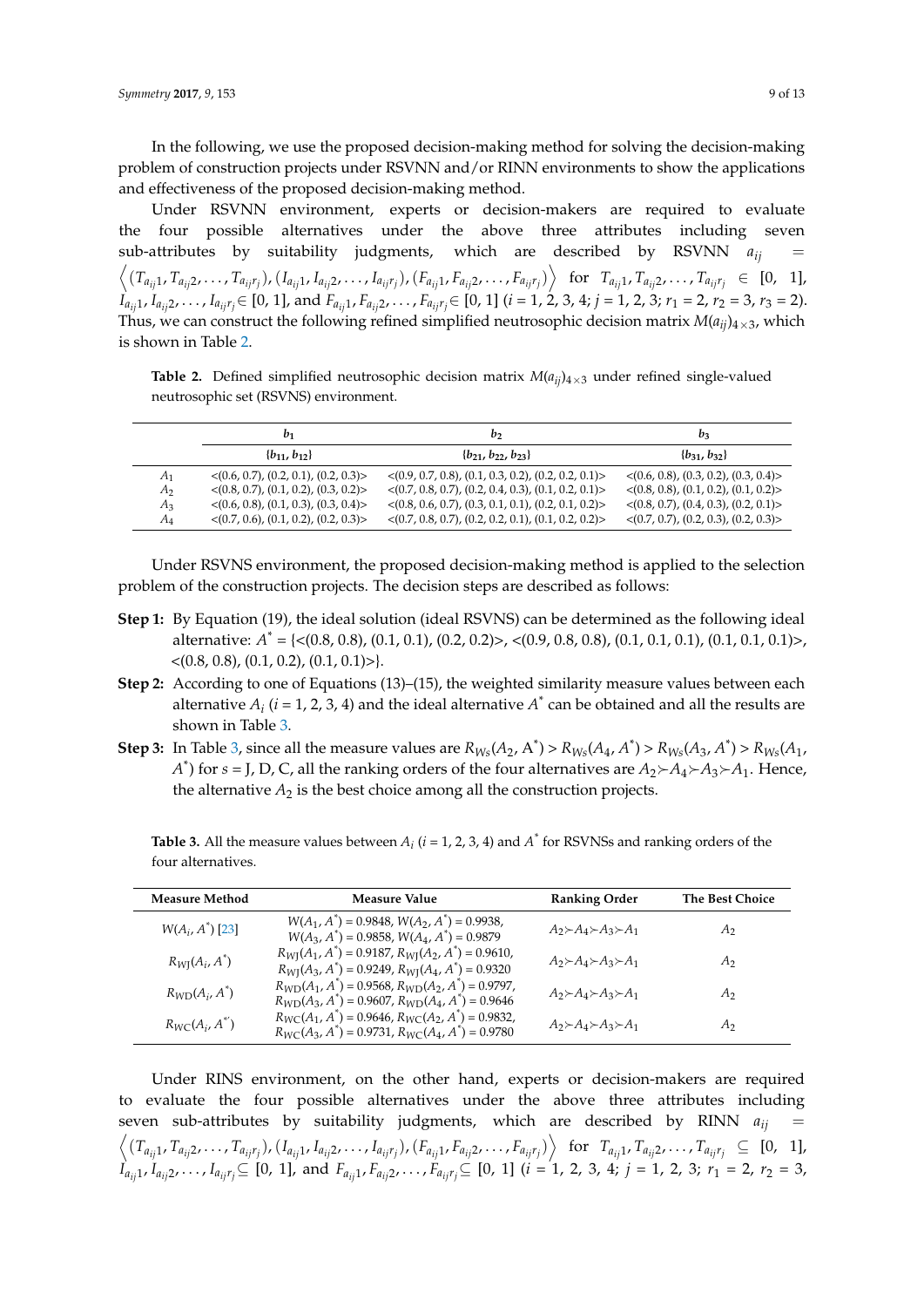$r_3$  = 2). Thus, we can construct the following refined simplified neutrosophic decision matrix  $M(a_{ij})$ <sub>4×3</sub>, which is shown in Table [4.](#page-9-0)

|                | $b_1$                                                                                          | b <sub>2</sub>                                                                                                                        | $b_3$                                                                                            |
|----------------|------------------------------------------------------------------------------------------------|---------------------------------------------------------------------------------------------------------------------------------------|--------------------------------------------------------------------------------------------------|
|                | ${b_{11}, b_{12}}$                                                                             | ${b_{21}, b_{22}, b_{23}}$                                                                                                            | ${b_{31}, b_{32}}$                                                                               |
| $A_1$          | $\langle [0.6, 0.7], [0.7, 0.8], [0.2, 0.3],$<br>$[0.1, 0.2]$ , $[0.2, 0.3]$ , $[0.3, 0.4]$    | $\langle [0.8, 0.9], [0.7, 0.8], [0.8, 0.9] \rangle$<br>([0.1, 0.2], [0.3, 0.4], [0.2, 0.3]),<br>([0.2, 0.3], [0.2, 0.3], [0.1, 0.2]) | $\langle [0.6, 0.7], [0.8, 0.9], ([0.3, 0.4],$<br>$[0.2, 0.3]$ , $([0.3, 0.4]$ , $[0.4, 0.5])$   |
| A <sub>2</sub> | $\langle [0.8, 0.9], [0.7, 0.8], [0.1, 0.2],$<br>$[0.2, 0.3]$ , $([0.3, 0.4]$ , $[0.2, 0.3])$  | $\langle [0.7, 0.8], [0.8, 0.9], [0.7, 0.8] \rangle$<br>([0.2, 0.3], [0.4, 0.5], [0.3, 0.4]),<br>([0.1, 0.2], [0.2, 0.3], [0.1, 0.2]) | $\langle [0.8, 0.9], [0.8, 0.9], [0.1, 0.2],$<br>$[0.2, 0.3]$ , $([0.1, 0.2]$ , $[0.2, 0.3])$    |
| $A_3$          | $\langle [0.6, 0.7], [0.8, 0.9], ([0.1, 0.2],$<br>$[0.3, 0.4]$ , $([0.3, 0.4]$ , $[0.4, 0.5])$ | $\langle [0.8, 0.9], [0.6, 0.7], [0.7, 0.8] \rangle$<br>([0.3, 0.4], [0.1, 0.2], [0.1, 0.2]),<br>([0.2, 0.3], [0.1, 0.2], [0.2, 0.3]) | $\langle [0.8, 0.9], [0.7, 0.8], [0.4, 0.5],$<br>$[0.3, 0.4]$ , $([0.2, 0.3], [0.1, 0.2])$       |
| $A_4$          | $\langle$ ([0.7,0.8],[0.6,0.7]),([0.1,0.2],<br>$[0.2, 0.3]$ , $([0.2, 0.3]$ , $[0.3, 0.4]$     | $\langle [0.7, 0.8], [0.8, 0.9], [0.7, 0.8] \rangle$<br>([0.2, 0.3], [0.2, 0.3], [0.1, 0.2]),<br>([0.1, 0.2], [0.2, 0.3], [0.2, 0.3]) | $\langle [0.7, 0.8], [0.7, 0.8], [0.2, 0.3],$<br>$[0.3, 0.4]$ , $([0.2, 0.3]$ , $[0.3, 0.4]$ ) > |

<span id="page-9-0"></span>**Table 4.** Defined simplified neutrosophic decision matrix  $M(a_{ii})_{4\times3}$  under refined interval neutrosophic set (RINS) environment.

Under RINS environment, the proposed decision-making method is applied to the selection problem of the construction projects. The decision steps are described as follows:

**Step 1:** By Equation (20), the ideal solution (ideal RINS) can be determined as the following ideal alternative:

*A \** = {<([0.8, 0.9], [0.8, 0.9]), ([0.1, 0.2], [0.1, 0.2]), ([0.2, 0.3], [0.2, 0.3])>, <([0.8, 0.9], [0.8, 0.9],  $[0.8, 0.9]$ ),  $([0.1, 0.2]$ ,  $[0.1, 0.2]$ ,  $[0.1, 0.2]$ ),  $([0.1, 0.2]$ ,  $[0.1, 0.2]$ ,  $[0.1, 0.2]$ )>,  $\langle([0.8, 0.9]$ ,  $[0.8, 0.9]$ ),  $([0.1, 0.2], [0.2, 0.3]), ([0.1, 0.2], [0.1, 0.2])\rangle.$ 

- **Step 2:** By using one of Equations (16)–(18), the weighted similarity measure values between each alternative  $A_i$  ( $i = 1, 2, 3, 4$ ) and the ideal alternative  $A^*$  can be calculated, and then all the results are shown in Table [5.](#page-9-1)
- **Step 3:** In Table [5,](#page-9-1) since all the measure values are  $R_{Ws}(A_2, A^*) > R_{Ws}(A_4, A^*) > R_{Ws}(A_3, A^*) > R_{Ws}(A_1, A_2, A^*)$ *A*<sup>\*</sup>) for *s* = J, D, C, all the ranking orders of the four alternatives are  $A_2 \rightarrow A_4 \rightarrow A_3 \rightarrow A_1$ . Hence, the alternative  $A_2$  is the best choice among all the construction projects.

<span id="page-9-1"></span>**Table 5.** All the measure values between  $A_i$  ( $i = 1, 2, 3, 4$ ) and  $A^*$  for RINSs and ranking orders of the four alternatives.

| <b>Measure Method</b> | Measure Value                                                                                                                                        | <b>Ranking Order</b>                                  | <b>The Best Choice</b> |
|-----------------------|------------------------------------------------------------------------------------------------------------------------------------------------------|-------------------------------------------------------|------------------------|
| $W(A_i, A^*)$ [23]    | $W(A_1, A^*)$ = 0.9848, $W(A_2, A^*)$ = 0.9932,<br>$W(A_3, A^*)$ = 0.9868, $W(A_4, A^*)$ = 0.9886                                                    | $A_2 \rightarrow A_4 \rightarrow A_3 \rightarrow A_1$ | A <sub>2</sub>         |
| $R_{WI}(A_i, A^*)$    | $R_{\text{WI}}(A_1, A^*) = 0.9314$ , $R_{\text{WI}}(A_2, A^*) = 0.9693$ ,<br>$R_{\text{WI}}(A_3, A^*) = 0.9369$ , $R_{\text{WI}}(A_4, A^*) = 0.9430$ | $A_2 \rightarrow A_4 \rightarrow A_3 \rightarrow A_1$ | A <sub>2</sub>         |
| $R_{WD}(A_i, A^*)$    | $R_{WD}(A_1, A^*)$ = 0.9639, $R_{WD}(A_2, A^*)$ = 0.9841,<br>$R_{WD}(A_3, A^*) = 0.9672$ , $R_{WD}(A_4, A^*) = 0.9705$                               | $A_2 \rightarrow A_4 \rightarrow A_3 \rightarrow A_1$ | A <sub>2</sub>         |
| $R_{WC}(A_i, A^*)$    | $R_{WC}(A_1, A^*)$ = 0.9697, $R_{WC}(A_2, A^*)$ = 0.9860,<br>$R_{WC}(A_3, A^*)$ = 0.9775, $R_{WC}(A_4, A^*)$ = 0.9805                                | $A_2 \rightarrow A_4 \rightarrow A_3 \rightarrow A_1$ | A <sub>2</sub>         |

For convenient comparison with existing related method [\[23\]](#page-12-6), the decision results based on the cosine function without considering sub-attribute weights in the literature [\[23\]](#page-12-6) are also indicated in Tables [3](#page-8-1) and [5.](#page-9-1) Obviously, all the ranking orders are identical, which indicate the feasibility and effectiveness of the developed decision-making method based on the proposed measures *RWs* for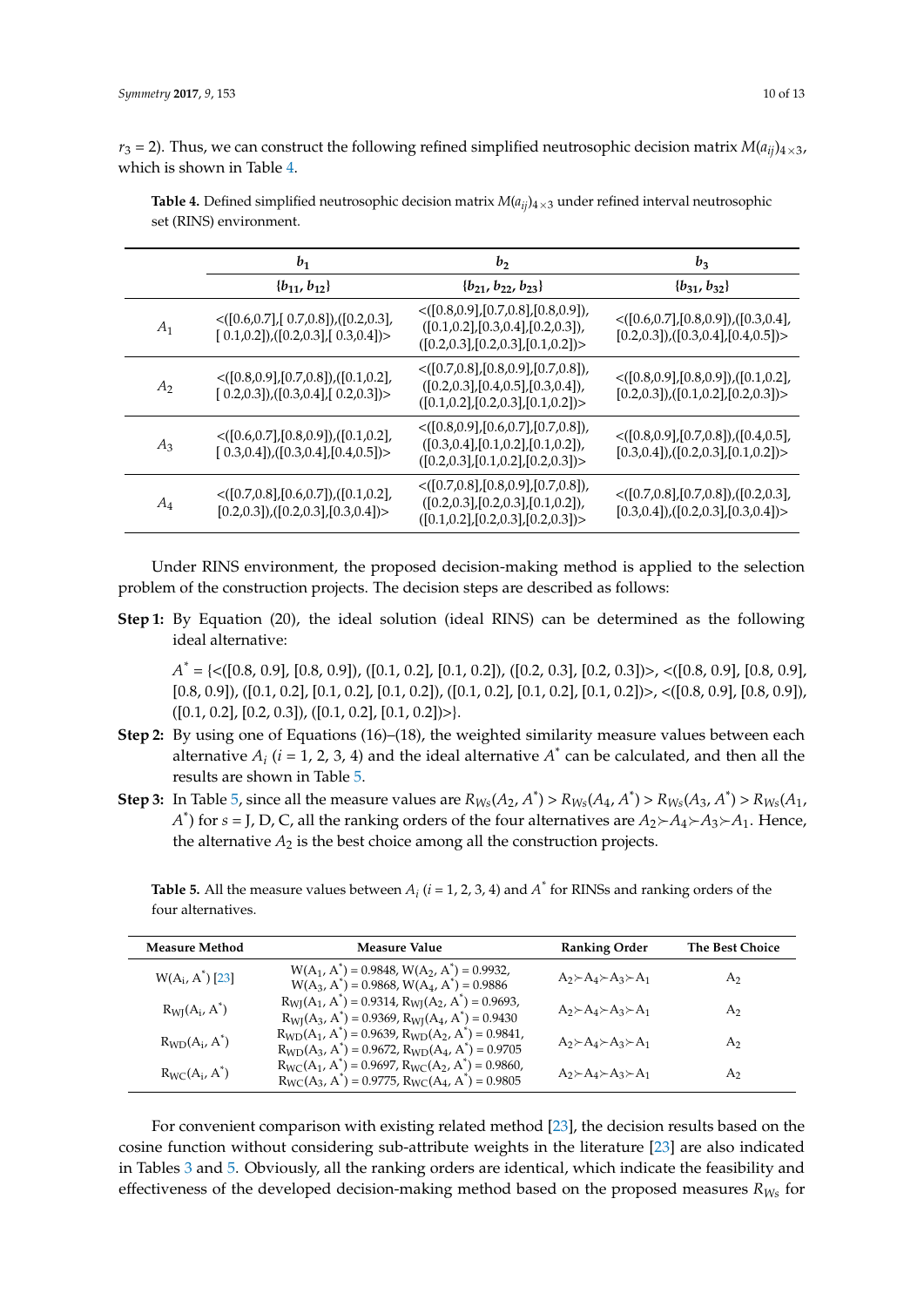*s* = J, D, C. However, the existing related decision-making methods with RSVNSs and RINSs [\[22](#page-12-5)[,23\]](#page-12-6) cannot deal with such a decision-making problem with both attribute weights and sub-attribute weights in this paper. Although the same computational complexity in decision-making algorithms is shown by comparison of the method of this study with the related methods introduced in [\[22](#page-12-5)[,23\]](#page-12-6), the developed method in this study extends the methods in [\[22](#page-12-5)[,23\]](#page-12-6) and is more feasible and more general than the existing related decision-making methods [\[22](#page-12-5)[,23\]](#page-12-6). It is obvious that the new developed decision-making method in a RSNS (RINS and/or SVNS) setting is superior to the existing related methods in a RINS or SVNS setting [\[22](#page-12-5)[,23\]](#page-12-6).

Compared with traditional decision-making approaches without sub-attributes [\[7–](#page-11-6)[13](#page-11-8)[,19–](#page-12-3)[21\]](#page-12-4), the decision-making approach proposed in this study can deal with decision-making problems with both attributes and sub-attributes; while traditional decision-making approaches [\[7–](#page-11-6)[13,](#page-11-8)[19](#page-12-3)[–21\]](#page-12-4) cannot deal with such a decision-making problem with both attributes and sub-attributes. Hence, the proposed decision-making approach is superior to traditional ones [\[7–](#page-11-6)[13,](#page-11-8)[19](#page-12-3)[–21\]](#page-12-4).

However, the study in this paper provides new three vector measures and their decision-making method as the main contributions due to no study of existing literature on the vector similarity measures and decision-making methods with RSNSs (RSVNSs and/or RINSs). Clearly, the main advantages of this study are that it can solve decision-making problems with the weights of both attributes and sub-attributes, which all existing methods cannot deal with, and extend existing similarity measures and decision-making methods.

To analyze the sensitivities of the proposed approach, let us change the RINS of the alternative *A*<sup>4</sup> into the RSNS *A*<sub>4</sub><sup>'</sup> = {<([0.7,0.7], [0.6,0.6]), ([0.2,0.2], [0.2,0.2]), ([0.3,0.3], [0.3,0.3])>, <([0.7,0.8], [0.8,0.9], [0.7,0.8]), ([0.2,0.3], [0.2,0.3], [0.1,0.2]), ([0.1,0.2], [0.2,0.3], [0.2,0.3])>, <([0.7,0.8], [0.7,0.8]), ([0.2,0.3],  $[0.3,0.4]$ ),  $([0.2,0.3]$ ,  $[0.3,0.4]$ )> with hybrid information of both RSVNNs and RINNs. Then, by above similar computation steps, we can obtain all the measure values, which are shown in Table [6.](#page-10-1)

| <b>Measure Method</b> | <b>Measure Value</b>                                                                                                                          | <b>Ranking Order</b>                                  | <b>The Best Choice</b> |
|-----------------------|-----------------------------------------------------------------------------------------------------------------------------------------------|-------------------------------------------------------|------------------------|
| $R_{WI}(A_i, A*)$     | $R_{\text{WI}}(A_1, A_*) = 0.9314, R_{\text{WI}}(A_2, A_*) = 0.9693,$<br>$R_{\text{WI}}(A_3, A_*) = 0.9369, R_{\text{WI}}(A_4, A_*) = 0.9356$ | $A_2 \rightarrow A_3 \rightarrow A_4 \rightarrow A_1$ | А2                     |
| $R_{WD}(A_i, A_*)$    | $R_{\text{WD}}(A_1, A_*) = 0.9639, R_{\text{WD}}(A_2, A_*) = 0.9841,$<br>$R_{\text{WD}}(A_3, A_*) = 0.9672, R_{\text{WD}}(A_4, A_*) = 0.9665$ | $A_2 \rightarrow A_3 \rightarrow A_4 \rightarrow A_1$ | А2                     |
| $R_{WC}(A_i, A_*)$    | $R_{WC}(A_1, A_*) = 0.9697$ , $R_{WC}(A_2, A_*) = 0.9860$ ,<br>$R_{WC}(A_3, A_*) = 0.9775$ , $R_{WC}(A_4, A_*) = 0.9780$                      | $A_2 \rightarrow A_4 \rightarrow A_3 \rightarrow A_1$ | A2                     |

<span id="page-10-1"></span>**Table 6.** All the measure values between  $A_i$  ( $i = 1, 2, 3, 4'$ ) and  $A^*$  for RSNSs and ranking orders of the four alternatives.

The results of Table [6](#page-10-1) demonstrate the ranking orders based on  $R_{WJ}(A_i, A^*)$  and  $R_{WD}(A_i, A^*)$ are the same, but their decision-making method can change the previous ranking orders and show some difference between two alternatives  $A_3$  and  $A_4$ ; while the best one is still  $A_2$ . Clearly, the decision-making approach based on the Jaccard and Dice measures shows some sensitivity in this case. However, the ranking order based on  $R_{WC}(A_i, A^*)$  still keeps the previous ranking order, and then the decision-making approach based on the cosine measure shows some robustness/insensitivity in this case.

In actual decision-making problems, decision-makers can select one of three vector measures of RSNSs to apply it to multiple attribute decision-making problems with weights of attributes and sub-attributes according to their preference and actual requirements.

#### <span id="page-10-0"></span>**7. Conclusions**

This paper introduced RSNSs, including the concepts of RSVNSs and RINSs, and proposed the vector similarity measures of RSNSs, including the Jaccard, Dice, and cosine measures between RSNSs (RSVNSs and RINSs) in vector space. It then presented the weighted Jaccard, Dice, and cosine measures between RSNSs (RSVNSs and RINSs) by considering the weights of basic elements in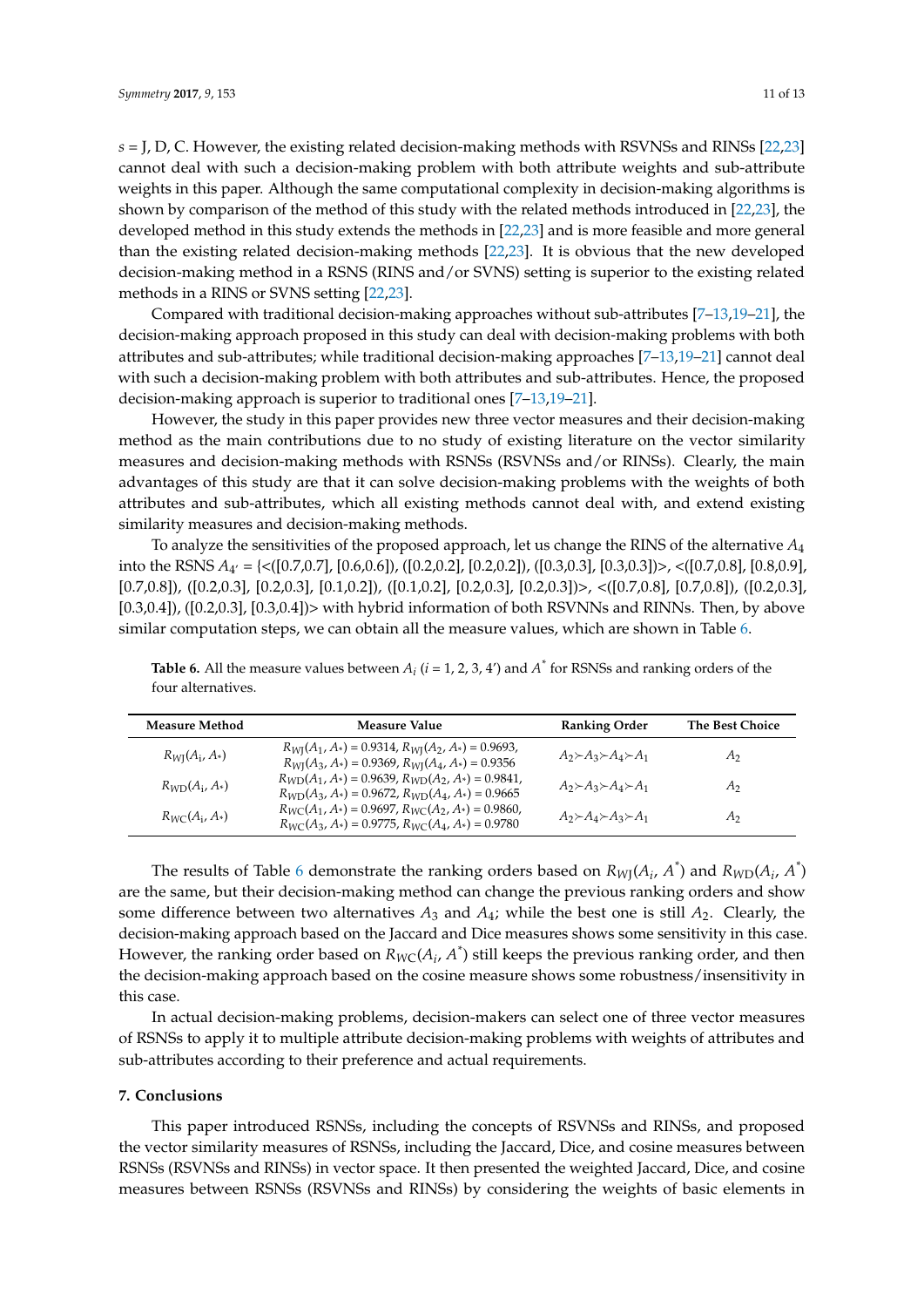RSNSs and the weights of sub-elements (the refined weights) in each RSNN. Further, we established a decision-making method based on the weighted Jaccard/Dice/cosine measures of RSNSs (RSVNSs and RINSs) to deal with multiple attribute decision-making problems with both attribute weights and sub-attribute weights under RSNS (RINS and/or RSVNS) environments. In the decision-making process, through the Jaccard/Dice/cosine measures between each alternative and the ideal alternative, the ranking order of all alternatives and the best one can be determined based on the measure values. Finally, an actual example on the decision-making problem of construction projects with RSNS (RSVNS and/or RINS) information is provided to demonstrate the application and effectiveness of the proposed method. The proposed approach is very suitable for actual applications in decision-making problems with weights of both attributes and sub-attributes under RSNS (RINS and/or RSVNS) environments, and provides a new decision-making method. In the future, we shall further extend the proposed method to group decision-making, clustering analysis, medical diagnosis, fault diagnosis, and so forth.

**Acknowledgments:** This paper was supported by the National Natural Science Foundation of China (Nos. 71471172, 41427802).

**Author Contributions:** Jun Ye proposed the vector similarity measures of RSNSs, including the weighted Jaccard, Dice, and cosine measures between RSNSs (RSVNSs and RINSs) in vector space; Jiqian Chen and Jun Ye established a decision-making method based on the weighted Jaccard/Dice/cosine measures of RSNSs (RSVNSs and RINSs) to deal with multiple attribute decision-making problems with both attribute weights and sub-attribute weights under RSNS (RINS and/or RSVNS) environments; Jiqian Chen and Shigui Du gave an actual example on the decision-making problem of construction projects with RSNS (RSVNS and/or RINS) information and its calculation and comparative analysis; we wrote the paper together.

**Conflicts of Interest:** The authors declare no conflicts of interest.

#### **References**

- <span id="page-11-0"></span>1. Zadeh, L.A. Fuzzy sets. *Inf. Control.* **1965**, *8*, 338–353. [\[CrossRef\]](http://dx.doi.org/10.1016/S0019-9958(65)90241-X)
- <span id="page-11-1"></span>2. Atanassov, K. Intuitionistic fuzzy sets. *Fuzzy Sets Syst.* **1986**, *20*, 87–96. [\[CrossRef\]](http://dx.doi.org/10.1016/S0165-0114(86)80034-3)
- <span id="page-11-2"></span>3. Atanassov, K.; Gargov, G. Interval-valued intuitionistic fuzzy sets. *Fuzzy Sets Syst.* **1989**, *31*, 343–349. [\[CrossRef\]](http://dx.doi.org/10.1016/0165-0114(89)90205-4)
- <span id="page-11-3"></span>4. Smarandache, F. *Neutrosophy: Neutrosophic Probability, Set, and Logic*; American Research Press: Rehoboth, IL, USA, 1998.
- <span id="page-11-4"></span>5. Wang, H.; Smarandache, F.; Zhang, Y.Q.; Sunderraman, R. *Interval Neutrosophic Sets and Logic: Theory and Applications in Computing*; Hexis: Phoenix, AZ, USA, 2005.
- <span id="page-11-5"></span>6. Wang, H.; Smarandache, F.; Zhang, Y.Q.; Sunderraman, R. Single valued neutrosophic sets. *Multispace Multistruct.* **2010**, *4*, 410–413.
- <span id="page-11-6"></span>7. Ye, J. A multicriteria decision-making method using aggregation operators for simplified neutrosophic sets. *J. Intell. Fuzzy Syst.* **2014**, *26*, 2459–2466.
- <span id="page-11-7"></span>8. Ye, J. Vector similarity measures of simplified neutrosophic sets and their application in multicriteria decision making. *Int. J. Fuzzy Syst.* **2014**, *16*, 204–211.
- 9. Zavadskas, E.K.; Bausys, R.; Lazauskas, M. Sustainable assessment of alternative sites for the construction of a waste incineration plant by applying WASPAS method with single-valued neutrosophic set. *Sustainability* **2015**, *7*, 15923–15936. [\[CrossRef\]](http://dx.doi.org/10.3390/su71215792)
- 10. Zavadskas, E.K.; Bausys, R.; Kaklauskas, A.; Ubartė, I.; Kuzminskė, A.; Gudienė, N. Sustainable market valuation of buildings by the single-valued neutrosophic MAMVA method. *Appl. Soft Comput.* **2017**, *57*, 74–87. [\[CrossRef\]](http://dx.doi.org/10.1016/j.asoc.2017.03.040)
- 11. Lu, Z.K.; Ye, J. Cosine measures of neutrosophic cubic sets for multiple attribute decision-making. *Symmetry* **2017**, *9*, 121. [\[CrossRef\]](http://dx.doi.org/10.3390/sym9070121)
- 12. Lu, Z.K.; Ye, J. Single-valued neutrosophic hybrid arithmetic and geometric aggregation operators and their decision-making method. *Information* **2017**, *8*, 84. [\[CrossRef\]](http://dx.doi.org/10.3390/info8030084)
- <span id="page-11-8"></span>13. Chen, J.Q.; Ye, J. Some single-valued neutrosophic Dombi weighted aggregation operators for multiple attribute decision-making. *Symmetry* **2017**, *9*, 82. [\[CrossRef\]](http://dx.doi.org/10.3390/sym9060082)
- <span id="page-11-9"></span>14. Ye, J. Single valued neutrosophic similarity measures based on cotangent function and their application in the fault diagnosis of steam turbine. *Soft Comput.* **2017**, *21*, 817–825. [\[CrossRef\]](http://dx.doi.org/10.1007/s00500-015-1818-y)